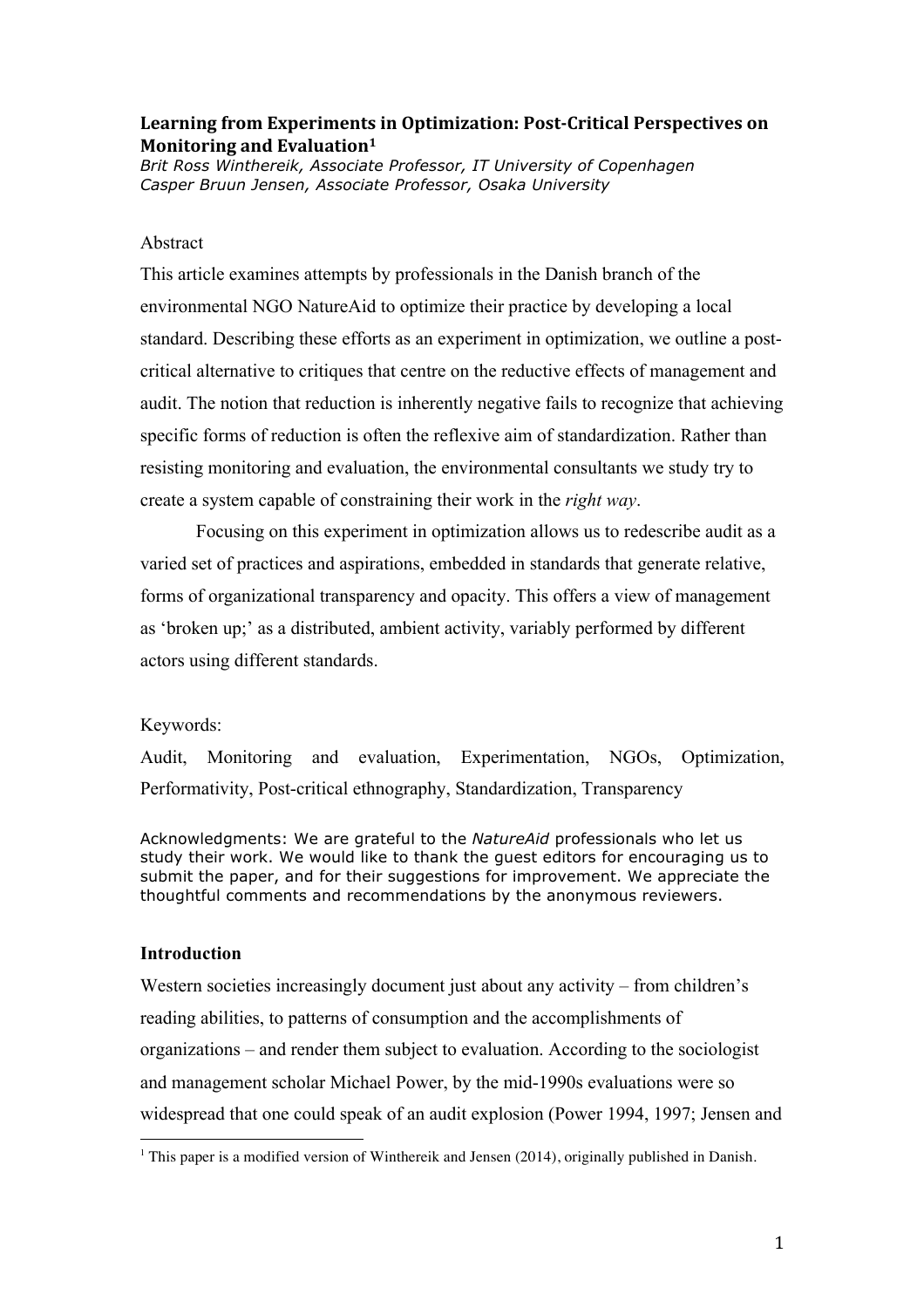Winthereik 2013, 121-147). Power further argued that evaluations gradually gained a legitimizing, or even ritual, function in modern societies. To a significant extent, they came to be conducted for their own sake. The consequence was that the assumed link between evaluation, quality improvement and optimization was often tenuous, if not altogether missing. Often, Power argued, evaluation resulted in little but new forms of 'learned ignorance' (Power 1997, 123).

In this paper, we focus on optimization efforts in the Danish office of the international NGO *NatureAid*. <sup>2</sup> Because *NatureAid* is concerned with changing socioenvironmental conditions in developing countries, this is a place where the concerns of critical management studies with the negative consequences of standardization and optimization intersects with the critique of international development formulated by the anthropology of development. Focusing on standardization as an experimental practice, we offer a description of audit not as a system of domination but as a set of varied practices, the interaction of which create relative transparencies and opacities. Generating an image of organizational responsibilities as distributed, ambient and variably performed, this post-critical perspective (see also Jensen and Winthereik 2012, Yarrow and Venkatesan 2012) also indicates one-way in which management might be said to have broken up.

### **Critiques of Management, Standardization, and Development**

 

Michael Power developed his critique of audit in the aftermath of the wave of New Public Management (NPM) initiatives, which massively influenced the management of public institutions in the 1990s. Not least, New Public Management became (in- )famous for its effort to *optimize* such institutions. The threat of rising public expenses had to be curtailed without citizens, now redefined as customers (du Gay and Salaman 1992) experiencing decreases in service. Creating transparency was meant to identify superfluous modes of operation and to support streamlining of the entire sector. Thus, the implementation of new forms of documentation was central to

<sup>&</sup>lt;sup>2</sup> We conducted this fieldwork in 2011-12 as part of a more comprehensive study of partnership, infrastructures and monitoring in development aid (Jensen and Winthereik 2013).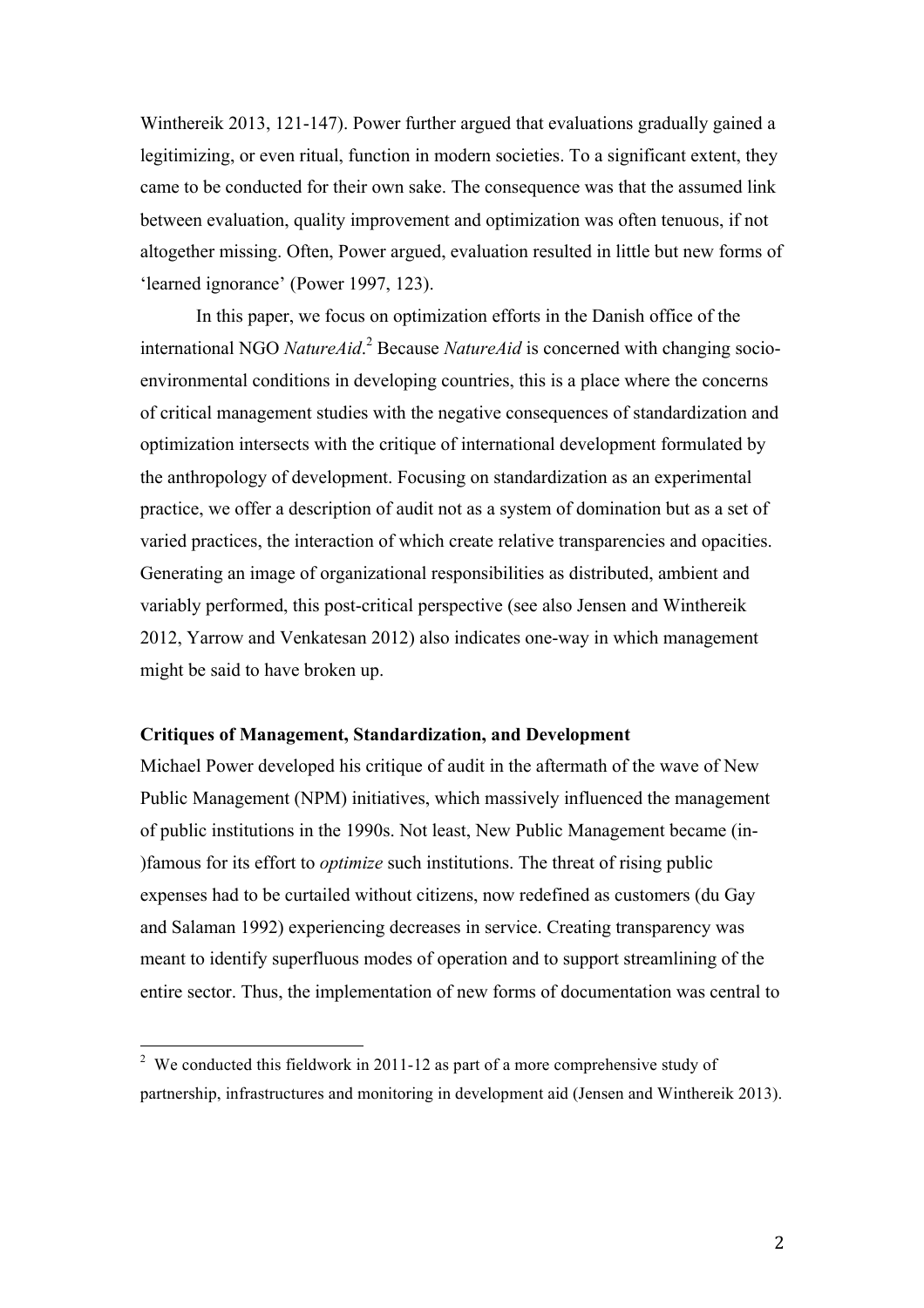these reforms. Across the board, organizations introduced new monitoring technologies, rendering an ever-broadening array of activities amenable to audit.

In a general sense, New Public Management followed the long shadow cast by Frederick Taylor, whose time-motion studies had been the crucial technique of early industrial optimization. NPM deployed a more differentiated set of techniques, yet it remained congenially fascinated with determining the optimal way for organizations to work (Tolsby 2000). Moreover, NPM also followed the Taylorist division of labour, according to which it was up to managers to identify the optimal *modus operandi*, while it was the task of employers to practically execute it.

One of the most enduring social scientific critiques of audit is that monitoring and evaluation systems are reductive. Only able to measure what they were designed to do, these systems are inherently narrow and inflexible, and so incapable of making visible anything different, new, or surprising. Hence, the audit systems that surround us have the primary effect of simplifying a complex reality*.* Countering these reductive effects, social scientists position themselves as watchdogs, vigilant voices speaking truth to power (e.g. Shore and Wright 2015).

Broadly similar critiques were developed within the anthropology of development. Drawing on Michel Foucault, James Ferguson's (1990) path-breaking study described international development as a machine for turning political problems into technical fixes. Ferguson described his own endeavour as diagnostic, but many subsequent studies were explicitly critical. These include Arturo Escobar's (1995) *Encountering Development*, which inspired a series of 'post-development' studies (e.g. Rahnema and Bawtree 1997), all of which centred on critiquing the power dynamics inherent in any development effort.

From ethnographic locations in developing countries, situated amongst those development programs intended to 'develop,' anthropologists had rich opportunities for documenting the deployment of reductive plans and projects that made little local sense, and often led to harmful consequences. Yet, this position also made it easy to depict development professionals as 'others;' at once powerful and ignorant. Indeed, Ferguson (1997, 165) described such depictions as an 'anthropological specialty.'

Our position amongst *NatureAid* professionals made this view of development professionals untenable. We began from an office in Copenhagen, which functioned as our central field site, and had only occasional opportunity to travel with our informants to *their* "field sites," in other countries. Elsewhere (Jensen and Winthereik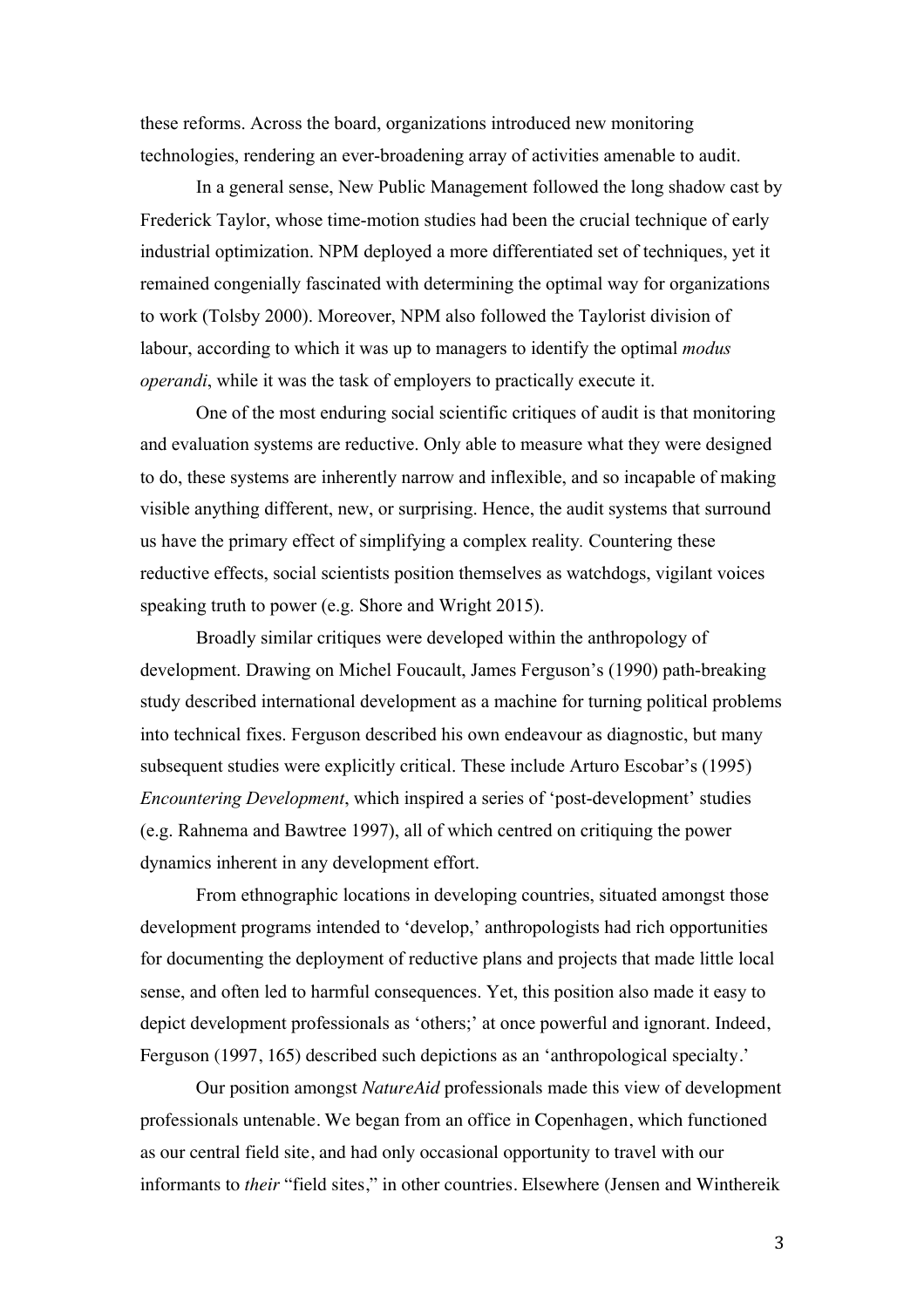2013), we have described our approach as an *inverse development anthropology*, since, compared with the critical anthropology of development, which is usually premised on fieldwork located in places we only briefly visited, the sequence and the direction of the ethnography was reversed. Our point, however, is not *analytical*  reversal aiming to vindicate development against its critics. Instead, we are interested in further differentiating it as a series of variegated practices (Venkatesan and Yarrow 2012). In this paper, we do so by outlining a post-critical alternative to monitoring and standardization.

Among other things, alternative hinges on the relation between performativity as exhibited in organizational optimization efforts and the performativity of social science. To situate the argument, we therefore briefly outline the key differences between our approach and some recent interpretations of performativity in the critical management literature.

#### **Performativity and Organisational Experimentation**

In *The Postmodern Condition* (1984), the philosopher Jean-Francois Lyotard argued that in the age of information 'proofs' had become performative. 'The technical criterion, introduced on a massive scale into scientific knowledge,' he wrote, 'cannot fail to influence the truth criterion' (1984, 46). Among other things, technical evaluations were becoming self-referential. As Michael Power would later argue, one consequence was a generally diminishing ability of evaluations to produce substantial knowledge. This decline correlated with an increasing capacity for producing selfaffirming kinds of information. In more general terms, what was described was a collapse of content into form. Anthropologists of audit and standardization drew broadly similar conclusions. For example, Peter Pels argued that audit 'actively constructs the environments in which it operates, making it more "auditable" at the same time that it renders itself thereby invulnerable to its own failure' (2000, 142, referring to Power (1994, 7-8)).

Within management studies, some critical scholars have focused on the fact that performativity, in Lyotard's sense, made knowledge part of 'means-ends calculations' (Fournier and Grey 2000, 17). To counter this tendency, they promoted an 'anti-performative' approach, critical of deploying instrumental reason in service of economic efficiency. Countering this approach, André Spicer *et al* (2009, 538) argued instead for 'critical performativity,' defined as the 'active and subversive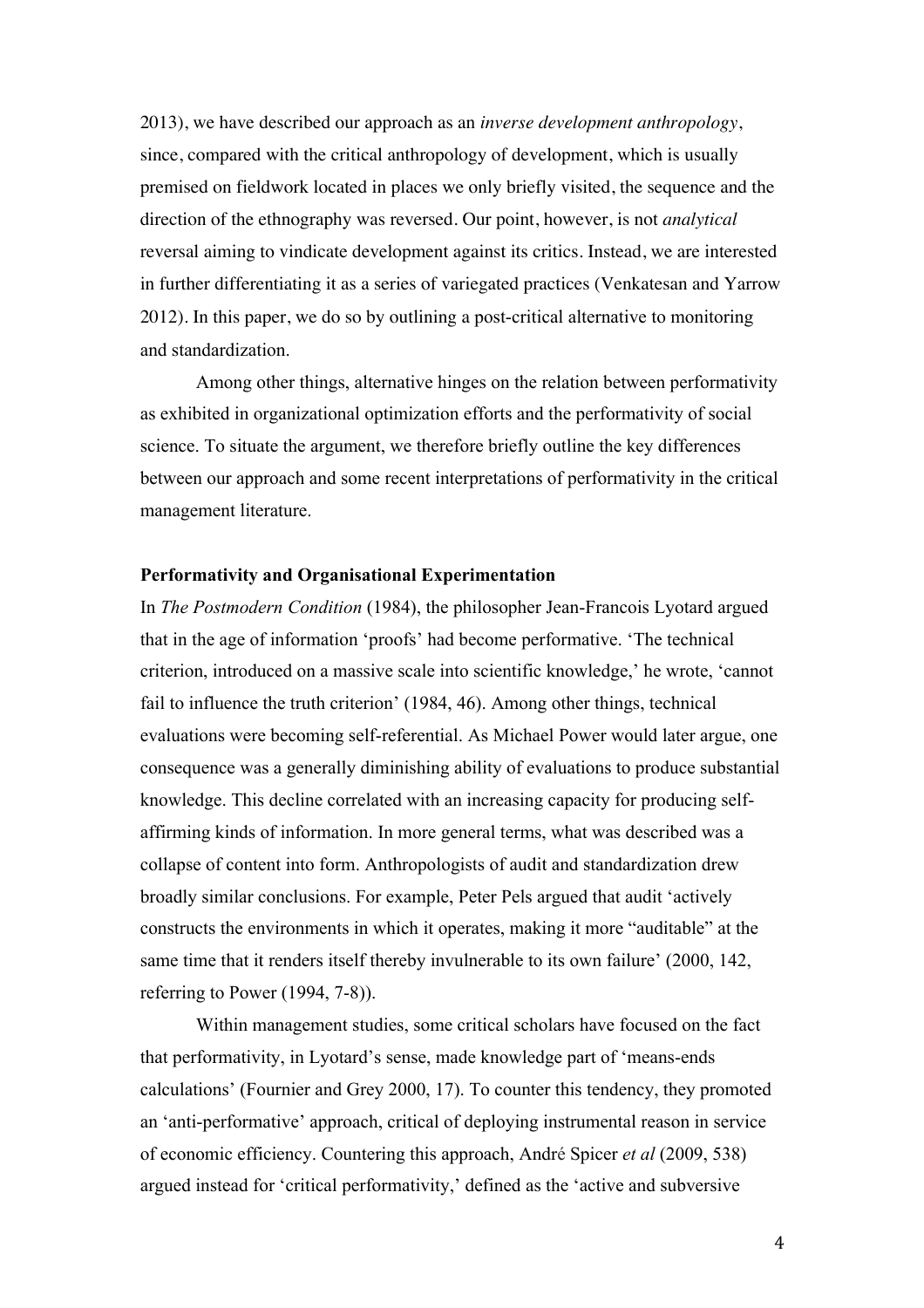intervention into managerial discourses and practices.' Aiming to move beyond the 'cynicism that pervades CMS [critical management studies],' this approach would remain critical by 'radically questioning widely accepted assumptions' while also remaining performative by opening 'up new ways of understanding and engaging with the discourse with the ambition to have some effects on practice' (Alvesson and Spicer 2012, 376). Critical performativity thus assumes the possibility of directing performativity away from economic efficiency and instrumental reason and towards worthwhile socio-political aims.

This position, however, has also come in for critique. Radical aspirations aside, some have characterized it as offering a benign form of managerialism. Others have argued that it embeds overly 'optimistic assumptions about the power of language to change certain structural realities as well as the capabilities of CMS scholars to perform emancipatory change through discourse and micro-level engagement' (Fleming and Banerjee 2016, 263).

Yet others pointed to a more general problem with the understanding of performativity. Thus, Cabantous *et al* (2016, 201) followed Judith Butler (e.g. 2010) in arguing that one cannot *make* discourses more or less performative because performativity is a general condition of discourse. Spicer *et al* (2016) vigorously resisted this critique, depicting it as an ivory-tower preoccupation with the purity of theoretical definitions.

Even so, the critique stands. If, as has been convincingly demonstrated (e.g. Cooren 2010, Derrida 1988, Fish 1989), performativity is a condition of discourse, it is not a matter of volition. Integral to processes of material transformation (e.g. Callon 2010, Jensen 2005, Pickering 1995), one cannot, similarly, elect to be materially performative (Jensen 2007). Whether operating through discourse, materiality, or mixtures of the two, there is no way of ensuring a match between intention and performative outcome. Accordingly, the firm declaration of performative intent makes one neither more nor less performative than those who with equal determination argue against performativity. Everyone is, performatively speaking, in the same boat.

This insight is basic to our argument that optimization in *NatureAid* must be understood in a post-critical register. Since inability to dictate (performative) outcomes is a general organizational and analytical condition, the question of how to develop an improved standard within *NatureAid*, which hold our attention in the following, gains an *experimental dimension*.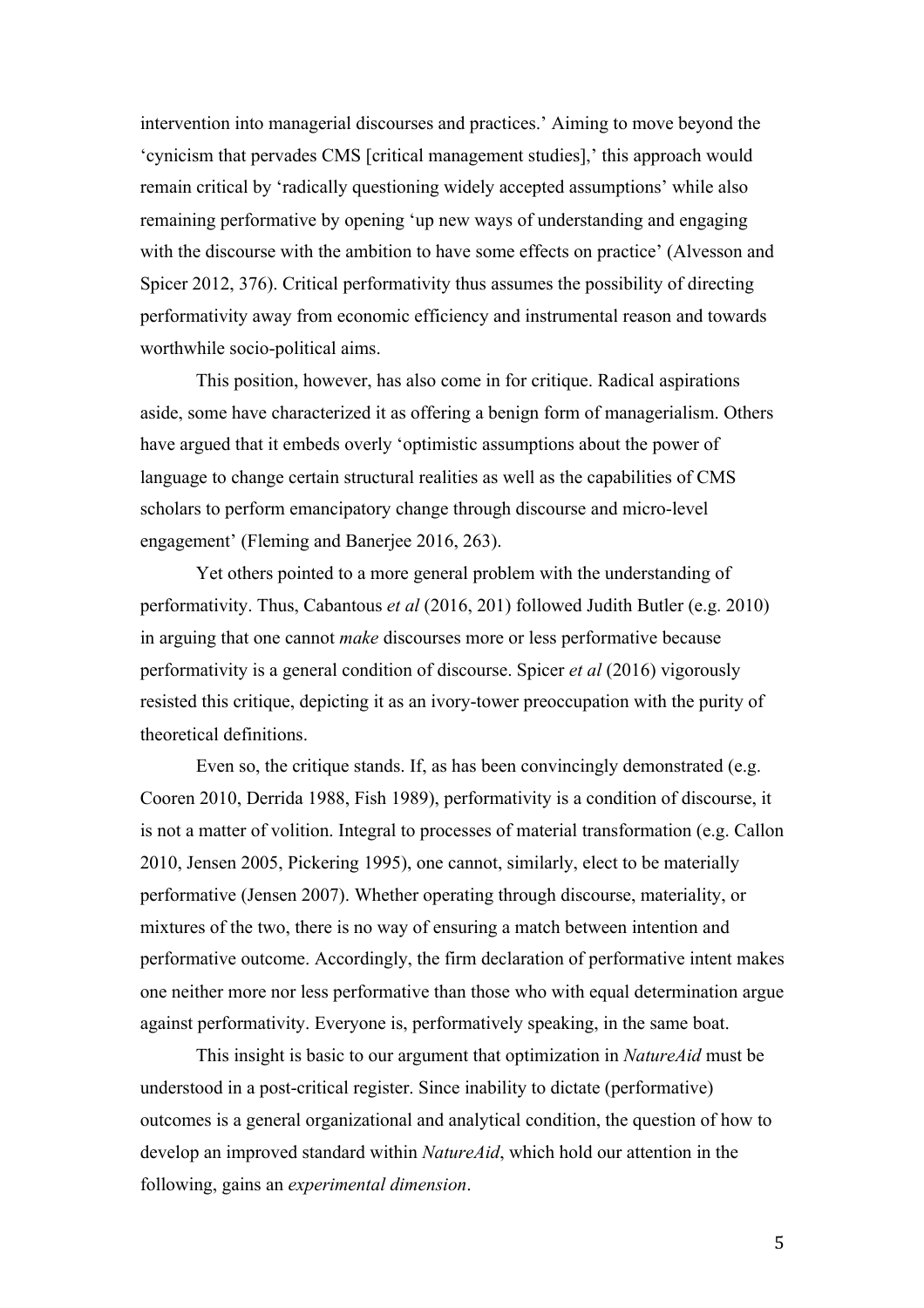In fact, an emphasis on experiments unfolding in practice is deeply embedded within science and technology studies. Thus, studies have demonstrated the multiple and variable consequences of standards and classifications (e.g. Almklov 2008; Bowker and Star 2000, Jensen 2010, Zuiderent-Jerak 2015). Doing so, they challenged the idea that technologies of optimization, like the monitoring and evaluation tools that hold our interest below, are simply 'technologies of control.' Rather than assuming the efficacy of such technologies -- with the consequence that the relevant scholarly response is always to "critique" or "radically question" them – these studies have demonstrated that the introduction of technologies and techniques tend to introduce new margins of indeterminacy and unpredictability, and that they often generate unforeseen practical and material effects. Along these lines, we view discussions about a new monitoring and evaluation system in *NatureAid* as an *experiment in optimization*.

In our view, the emphasis on 'experiments in' rather than 'tools for' optimization is important in different ways. First, it sheds a different light on activities often rendered by critical management theory as forms of resistance. Rather than critiquing optimization *in toto*, viewing it as empirical forms of organizational experimentation makes it possible to distinguish between different forms and consequences. While some forms of optimization may indeed be resisted, responses may also include testing the capacity of standards to lead to improvements, making different monitoring and evaluation tools, or attempting to redefine what counts as optimal. In the following, we explore such forms of experimental optimization in the Copenhagen office of *NatureAid.*

# **Terms of Reference**

Our fieldwork at *NatureAid* explored the role of monitoring and evaluation standards in establishing partnership relations in development aid. Shortly before our arrival, the Danish office had received a large grant from *Danida*, the Danish development agency. Because of the substantial amount of money involved, the development aid team within *NatureAid* was particularly attentive to *Danida*'s requirements for transparency. This attention was further amplified, since these requirements were different from those of the private funders with whom they already worked. On top of these demands, the office had to live up to the audit requirements of *NatureAid*'s own headquarters.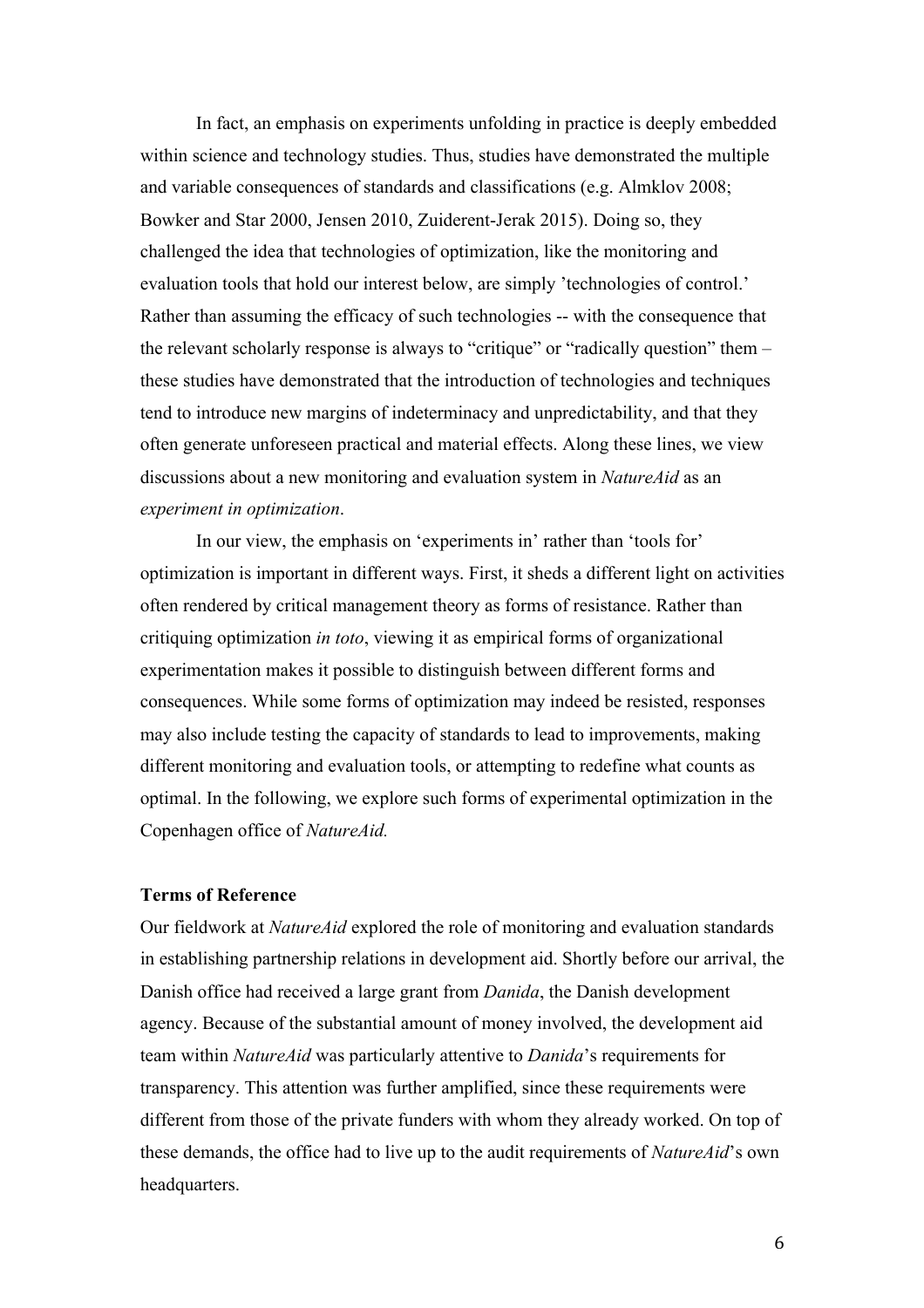Within this general context, we were able to study a variety of standards: biannual and annual reports, the so-called 'evaluation wheel' used by the international headquarter, and different documents required by *Danida* and private donors. We also observed employees during their daily work, and we conducted unplanned and structured interviews with employees at different organisational levels. Finally, Brit joined a 12-day visit to monitor an ecotourism project in Vietnam, carried out in partnership with the organization's Hanoi office (Jensen and Winthereik 2015).

Within the office, monitoring and evaluation practices were quite hard to pin down. As a set of activities that often blended into other kinds of work, such as reflecting on competences, capacities and outcomes, monitoring and evaluation had in some sense become 'second nature' for the team members. At the same time, however, almost every meeting generated lively discussion about the quality of the standards used for audit. Rather than focusing on a particular 'project' that aimed to improve audit, we try in the following to capture a sense of its organizational ambience.

Our ability to engage with a small team of environmental consultants was the outcome of a half-year of preliminary negotiations with management at the Copenhagen office. At the end of this lengthy process, we had been requested to formulate a so-called TOR, a *Terms of Reference*, describing how our study would contribute to the monitoring and evaluation efforts taking place in the NGO. Directed to the board, the final TOR stated that we would evaluate organizational efforts to evaluate, and that we would share our analyses in two workshops. Whereas our own interest was ethnographic and analytical, its pursuance was thus made possible by promises to contribute to internal organizational learning. One might therefore say that our research ended up somewhere in-between analyses *of* and *for* organizations (Jensen and Winthereik 2013, 31-51; Neyland 2008), and thus also subject to the accusation of 'benign managerialism' mentioned above. For reasons discussed below, however, we find this kind of critique to be rather beside the point.

In some ways our position was comparable to the position in which the evaluators that we studied found themselves. Like the conditions that framed our study hinged on negotiations across the NGO, and similar to the way in which our acceptance also depended on a mixed set of expectations, the environmental consultants were also negotiating *their* terms of reference across a number of different locations and with varied stakeholders.

7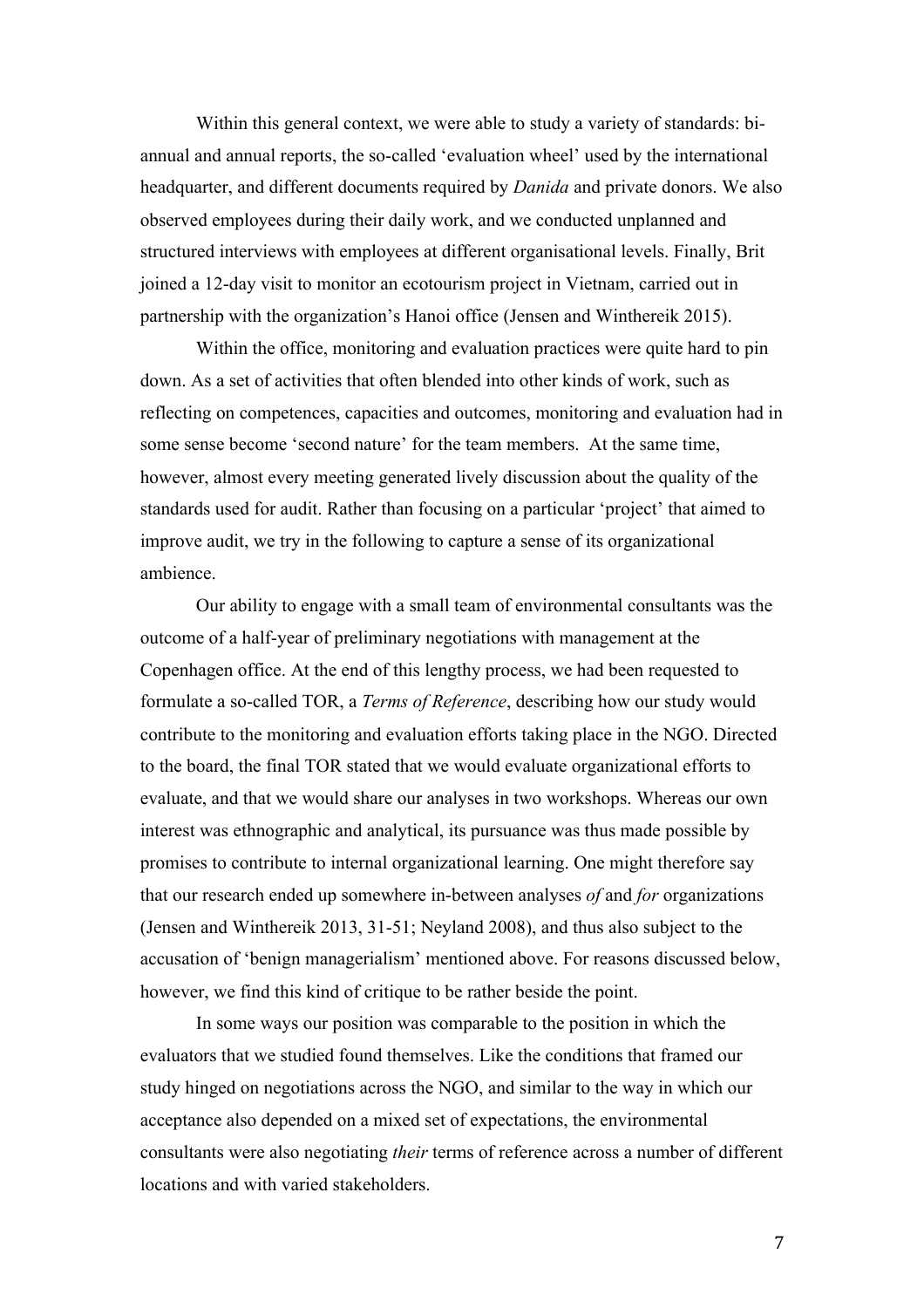#### **Saving the World with Reports**

*NatureAid* is located in one of Copenhagen's shabbier neighbourhoods. Once per week we travelled there by bus or bike to conduct fieldwork. Over a period of nine months we did participant observation, joined meetings and conducted *in situ* interviews with a view to understanding organizational practices of monitoring and evaluation. Often, we would 'shadow' a member of the 'development team' (Danish: *U-landsteamet*). This team consisted of four consultants who we call Eric, Magnus, Kirsten and Hanne. While *Danida* sponsored most activities in this period, the team referred directly to the local branch manager, a well-known figure who often comments on environmental issues in the Danish media. Due to *Danida*'s focus on poverty reduction, the team was involved in both environmental conservation and development.

Nature Aid, we were told, is a 'knowledge organization.' This meant that the local branches are involved in creating knowledge about different aspects of environmental hazards, which is disseminated through the *NatureAid* network. As a knowledge organization, the design and implementation of projects, as well as lobbying and advocacy, all had to be based on a 'solid, preferably evidence-based' foundation (interview Eric, *NatureAid* 2010). Though the international *NatureAid* headquarter employs its own scientists to create this foundation, it also relies heavily on external consultants, commissioned to research certain topics and areas, with a view to subsequent development of benchmarks for monitoring and evaluation.

These forms of evidence were used by team members in order to lobby large corporations. For example, they might present expert evidence on the harmful consequences of palm oil production in order to convince supermarket chains to buy more environmentally friendly products. Team members also used the knowledge base to identify sites of suspect activity, like illegal logging, in their partner countries. Joining consultants in these countries on field trips, they aim to liaise with local people in order to raise awareness of environmental issues and, ideally, develop shared responses.

In general, people working for *NatureAid* were very busy handling their project portfolios, applying for funds, lobbying, travelling, budgeting -- and monitoring. They typically had too little time, and too much to do. Unhappiness with the available information and the urge to change the situation certainly also played a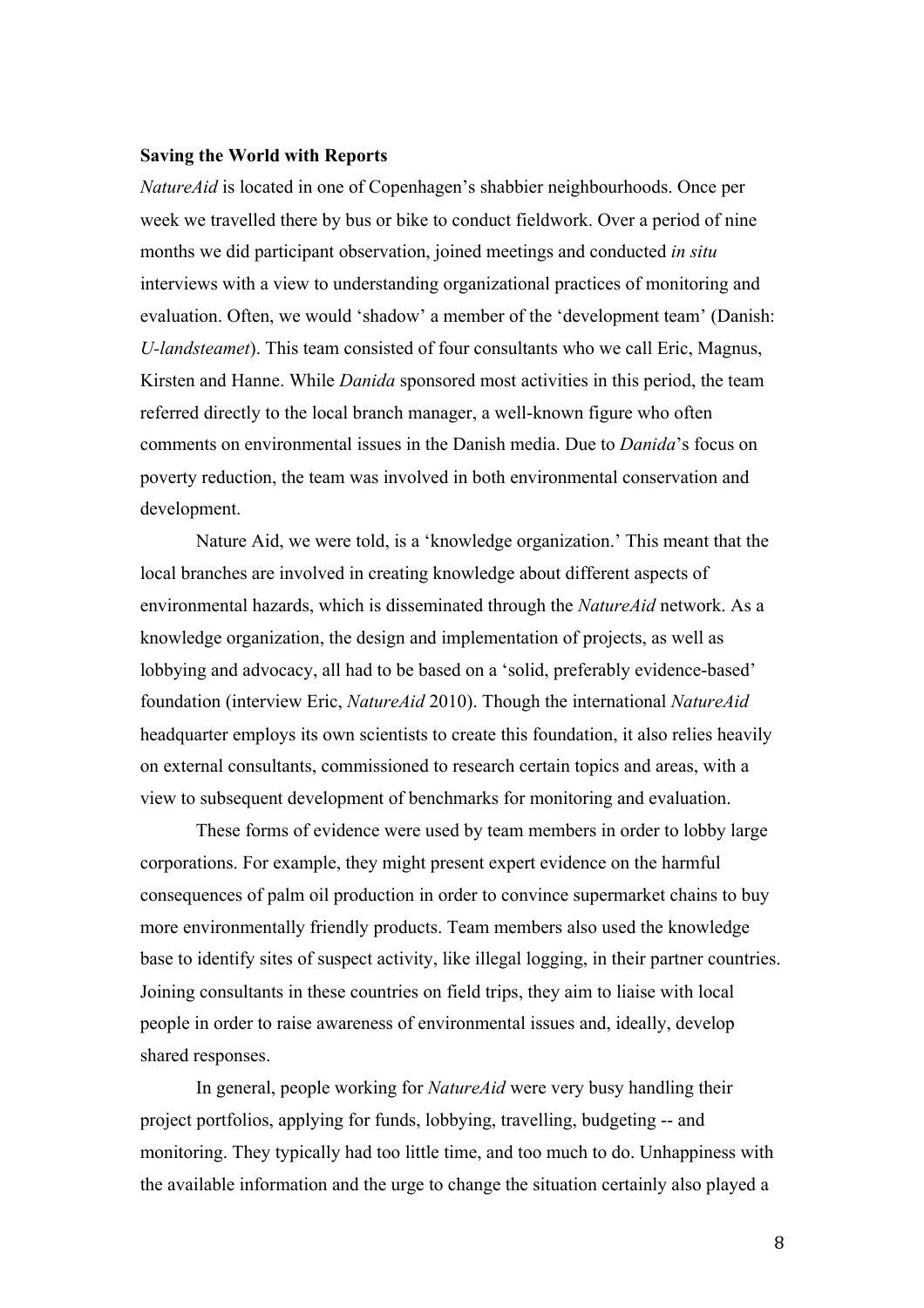role in the decision to let us study their work. At the time of our arrival, a sense that the numerous incongruent documentation requirements of headquarters and the various donors could be handled more effectively, and the feeling that current monitoring and evaluation efforts did not lead to any noticeable in-house learning, had led to the idea of developing a new standard, or, rather, re-inventing an old one.

In an interview with the branch manager, we learned that monitoring and evaluation of the overall *NatureAid* network is based on Key Performance Indicators (KPIs). Yet team members observed that the network KPIs did not produce information relevant to the variety of funders to whom they had to report. Moreover, they complained that the KPIs were useless for local processes of learning and reflection. What they sought was information they could turn into practically useful *knowledge*.

To understand the following discussions around standards for monitoring and evaluation in *NatureAid* it is relevant to note that the professionals in the development team were all, in different ways, out to 'save the world.' Several interviews highlighted the idea of 'making a difference' as a crucial motivation for working in the NGO. For example, Magnus told us that he cherished his organization's role as 'watchdog.' Contrary to *Danida*, which cannot avoid being entangled in 'all sorts of political agendas,' he felt that he was able to speak freely, thus 'raising the bar' of expectations (interview Magnus, *NatureAid* 2010).

Yet, in spite of hard work and good intentions, it was often difficult for team members to know whether the projects they ran had *really* changed anything for the better. Hence the strong interest in figuring out how their efforts might be optimized.

The employees took the obligatory monitoring and evaluation quite seriously. The reports were obligatory in any case, but the team also assumed that they *did* contribute to understanding aid efficiency at an aggregate level. At the same time, however, these efforts were largely seen as something one needed to get over with. Since the evaluations were meant for consumption and use in *Danida* or in *NatureAid* headquarters, they were not considered of much use locally.

However, this did not mean that monitoring was perceived as irrelevant in general. Hanne from the development aid team explained the situation as follows:

To a significant degree we are monitoring for ourselves. If we only monitored in order to be on good terms with *Danida*, then we wouldn't… those 5 page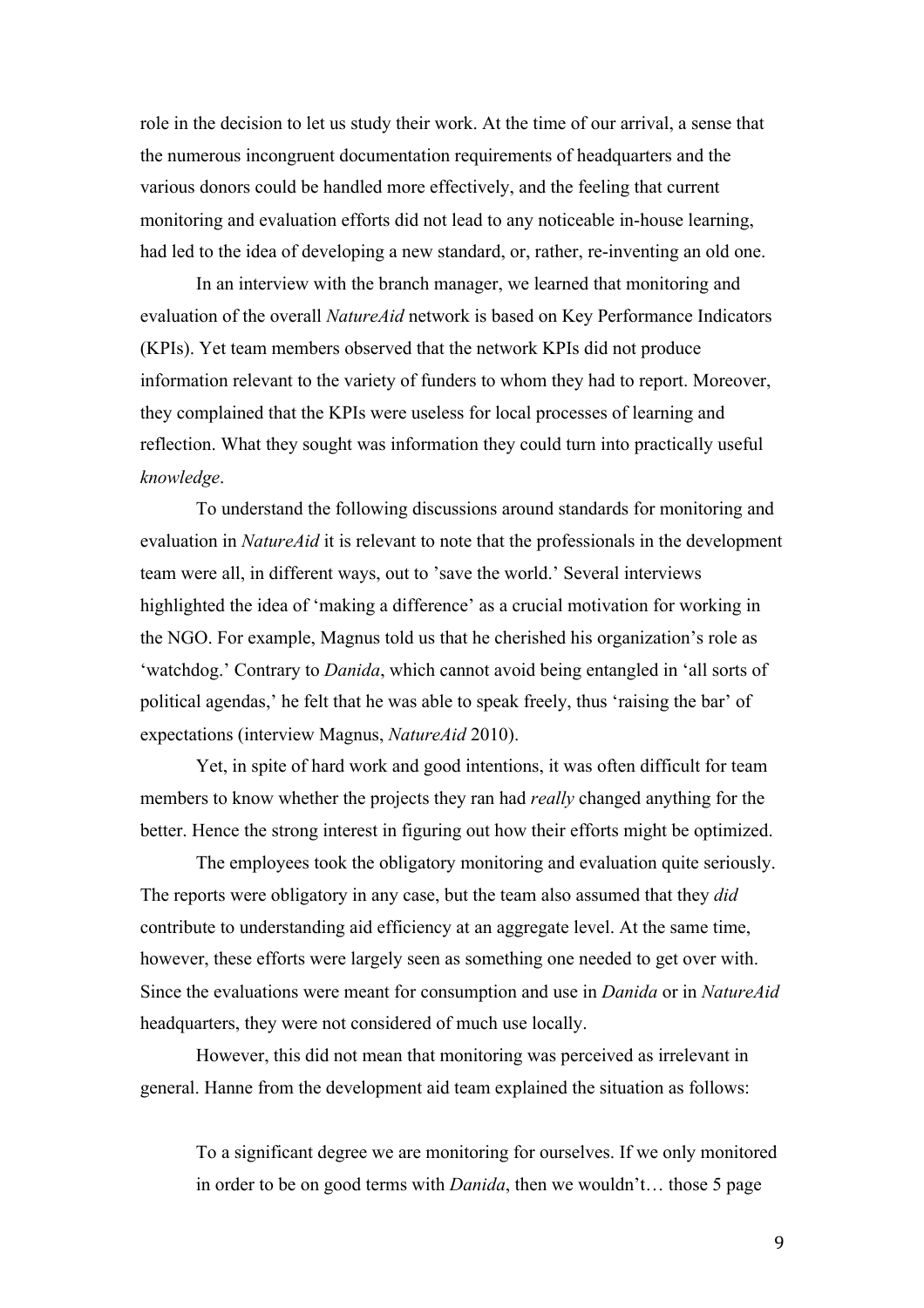status reports about something you have worked with for many years, it can easily be done while also focusing on other tasks. So we do it for our own sake. Because we would like to make some super cool projects. I really want to make a difference (Interview *NatureAid*, 2011)

However, rather than the content of submitted reports, Hanne and others insisted that what mattered was shared reflections prior to or following the submissions. In turn, the importance of these discussions faded in comparison with the continuous informal work to make and maintain relations between team members, and with project partners in other countries. Thus, Hanne explained:

I am not getting information about how a project is running through standardized formats. It doesn't happen when I receive my progress report. It happens through on-going dialogue and through project visits. The reports are fine as a backup, but these standards that tell you things are going like this and this with regards to input 1, no. What is substantial is where you get knowledge about what you actually are trying to accomplish, using taxpayers' money. What kind of difference are we trying to make? I don't get that from the documents but from other sources (Interview *NatureAid*, 2011)

Whereas 'standardized formats' were thus used to demonstrate the importance of projects to *others*, the knowledge relevant to Hanne and her colleagues had other sources, as well as other means of distribution.

## **The 'Evaluation Wheel'**

During a mail correspondence, Hanne sent us a number of non-mandatory guidelines for improving monitoring and evaluation circulated by *NatureAid* headquarters. Among these were an 'evaluation wheel' which, depicting projects as 'cycles,' covered everything from the first project description to the final evaluation. In the image of the wheel, initial project plans and project outcomes would be joined together. If they didn't, one could embark on another round of evaluation. Among many other things, the wheel requested information about 'general practice and assumptions,' 'definitions,' 'design,' 'implementation,' 'analysis and adjustment,'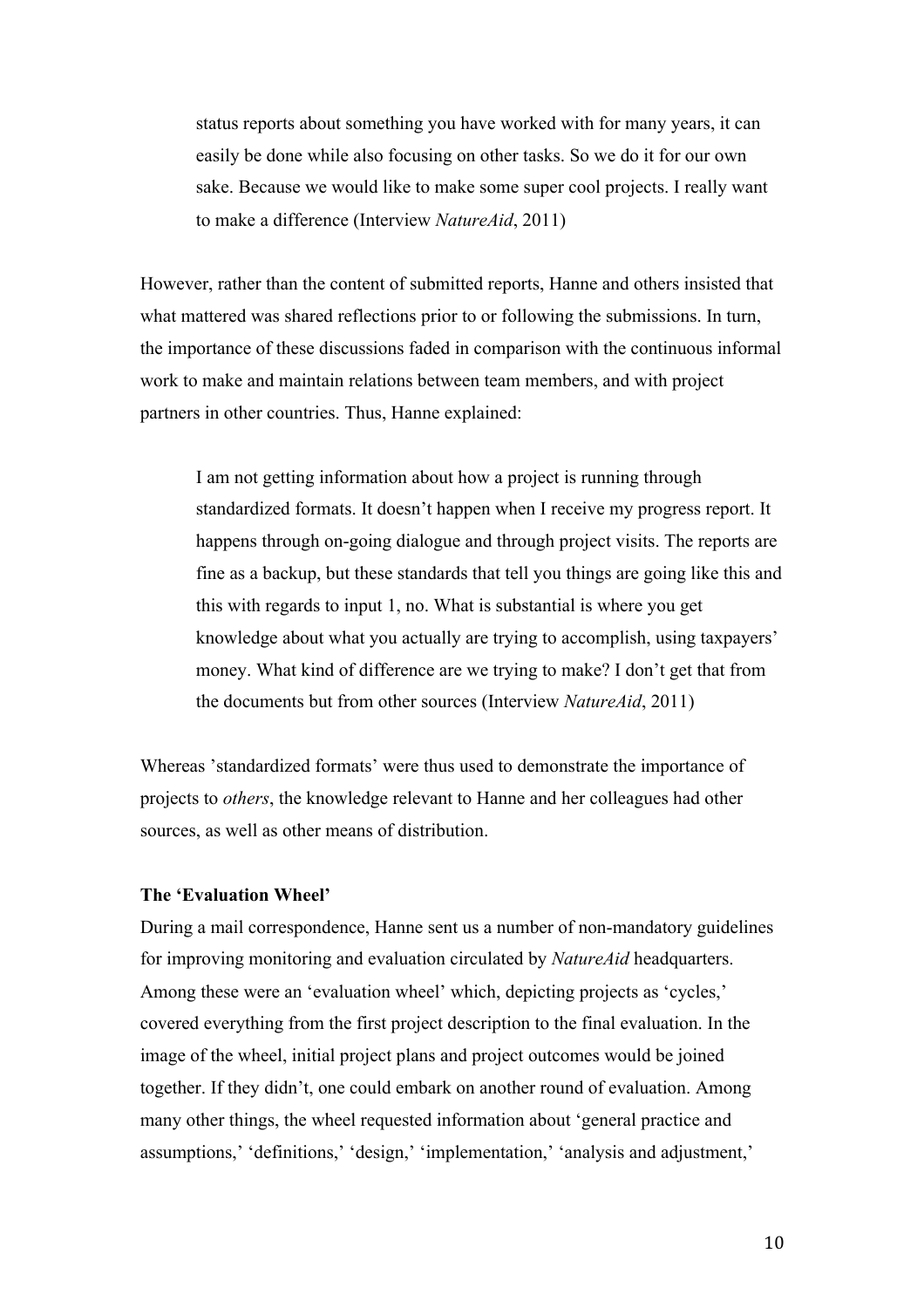and 'sharing.' The wheel would also elicit information about how to 'give and receive feedback, conduct *evaluations and audits*, and promote a culture of learning.'

To promote a culture of learning, this standard both loosened and went considerably beyond the KPIs, encouraging informal exchanges over e-mail and telephone, and emphasizing that learning is a two-way process. Thus, the evaluation wheel testified to the organizational co-existence of formal, quantitative monitoring and evaluation and qualitative, process-oriented and narrative methods. Indeed, we are in the vicinity of a view of knowledge *making* not radically different from what one encounters in qualitative sociology, socio-cultural anthropology, or critical management studies. Highlighting the important of informal communication, for example, the standard aligns with social scientific analyses, which have focused on nurturing communities of practice (Lave and Wenger (1991), see also Vann and Bowker (2001)).

In principle, the evaluation wheel offered an excellent tool for eliciting and sharing information about projects and results. We initially assumed that it would be important for the team, not least because it encouraged the simultaneous use of qualitative and quantitative methods. In reality, though, we never saw the standard used, or even mentioned, other than in the email conversation and in an interview with the branch manager about the KPIs.

Eventually we asked Kirsten whether and how the international standards were used in daily work. In response, she flatly denied *any* practical utility. 'Fundamentally,' she replied, 'those standards are far too general and unspecific. There is no relation between their demands and what it makes sense for us to evaluate.' Possibly, the standard was good at measuring certain things, but they were not the kinds of things she wanted to know:

They can be used to collect experiences about what can be measured. An increase in rhinos. They are of no use in showing us changed patterns of activity among those who cause the problems for the natural resources. (Interview *NatureAid*, 2011)

What Kirsten opposed was not the ambition embedded in the evaluation wheel to integrate qualitative and quantitative understandings, but rather the conservationist logic underlying both the KPIs and the wheel. While good at counting rhinos, for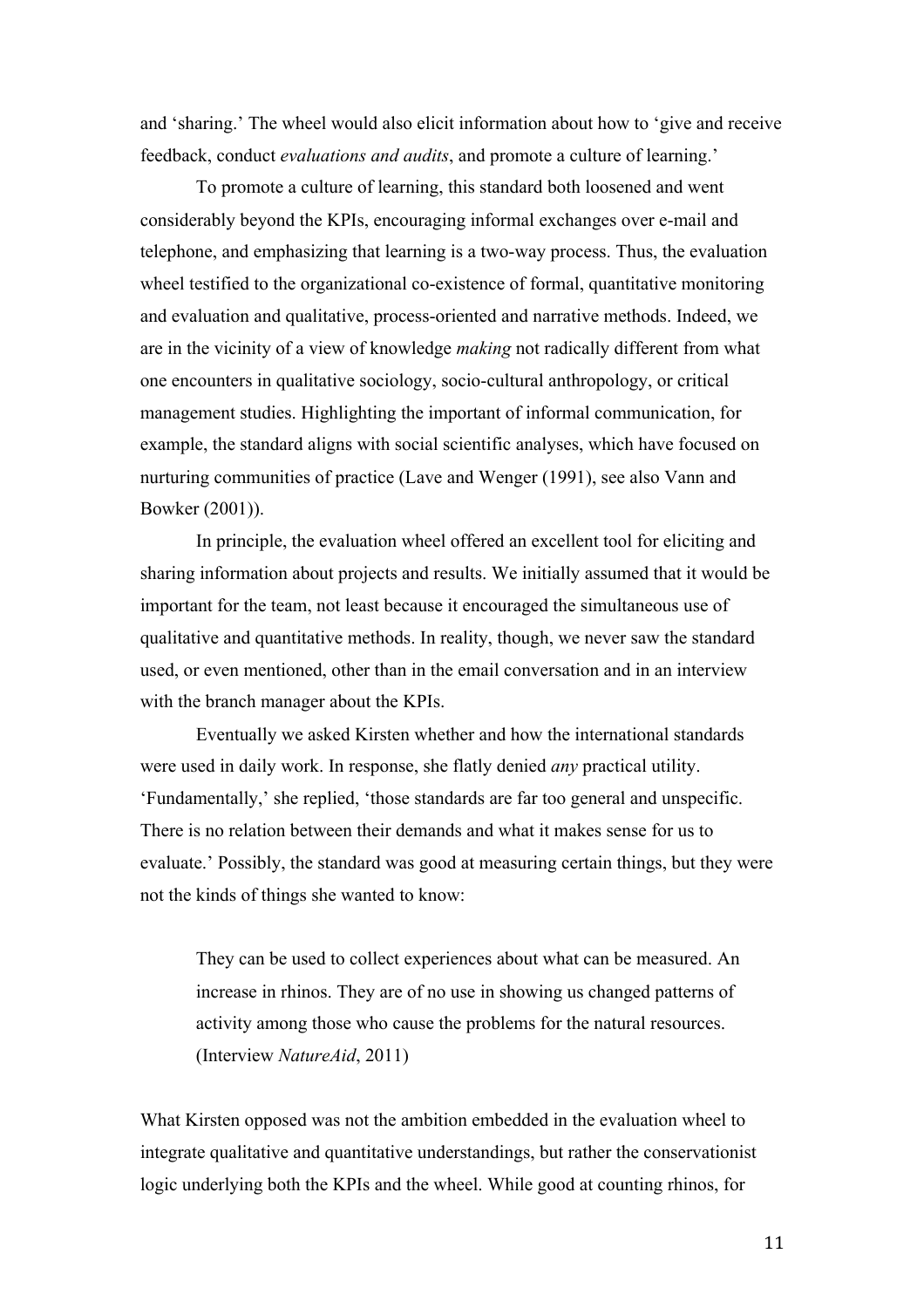example, the wheel provided no tools for understanding changes in peoples' orientations to their environments. Nor did it generate information about the relation between environmental protection and poverty reduction, central to *NatureAid*'s portfolio of projects funded by *Danida*. Indeed, Kirsten repeatedly contrasted the broad vision of the local branch compared with the narrow emphasis on conservation promoted by headquarters.

In her view, the evaluation wheel was simultaneously too detailed, as it required team members to spend time making many irrelevant things visible, and useless for capturing the aspects of complex project realities that truly mattered. Rather than opening up for discussions about the difficulties of balancing conservation and development work, the wheel muted these conversations.

This dissatisfaction was generally shared within the team. During our fieldwork, it led to a group decision to try to reintroduce a set of internal evaluation tools, which had been lost from organizational memory in connection with cutbacks and lay-offs a few years earlier. In Kirsten's view, remaking this standard would help the team to 'evaluate the relevance, use value, and sustainability of development work.' This, she thought, marked a fundamental difference from the kinds of monitoring and evaluation required by external stakeholders.

Minimalism was central to the plans for reinventing the homemade standard. In stark contrast with the proposal for comprehensive documentation outlined in evaluation wheel, the initial idea centred on a brief two-page list containing openended questions about project progress.<sup>3</sup> Rather than requiring individual responses, the team would simply meet on a regular basis to discuss the particular questions that made most sense at the time. The local standard would institutionalize 'informal feedback,' as recommended by the international standard, but it would do so without adding extra layers of documentation and bureaucracy. Kirsten, one of the few employees who had worked in *NatureAid* when the system was last used, described its advantages as follows:

It was a good system because it created communication. It forced us to formulate some clear goals, and to collaborate across projects. It created a

 

<sup>3</sup> See Mol and Law (2002: 13-14) on lists and complex knowledge.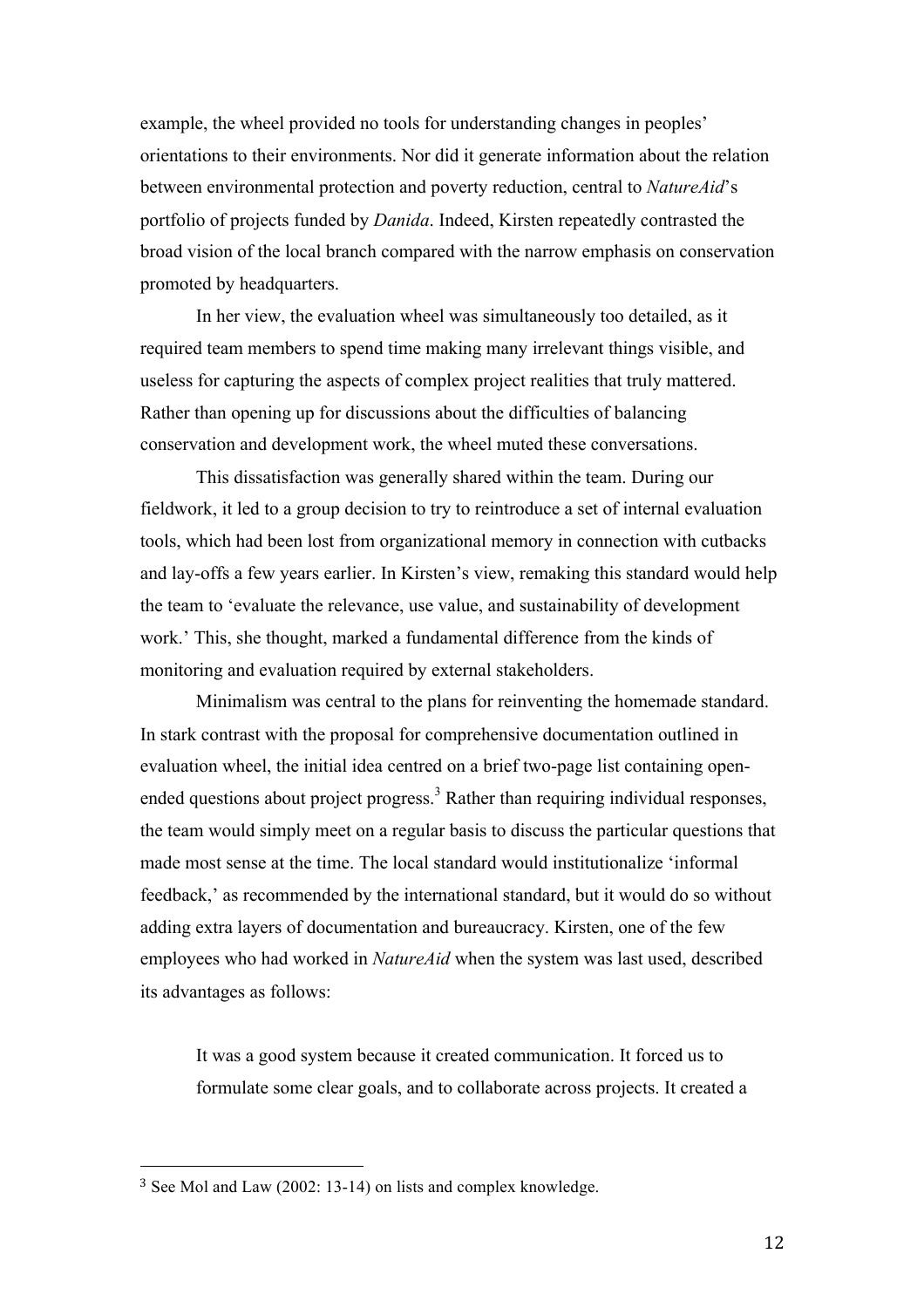good working environment, and there was a real urge to discuss. It was a happy period (Interview *NatureAid*, 2011)

The discussions around re-inventing the standard revolved around how to create a shared room for discussions of content and work progress. Similar to Teun Zuiderent-Jerak's (2015) argument that standardization is itself a situated practice, the homemade standard can be seen as an outcome of the differing perspectives of what constitutes work optimization held by differently situated managers and consultants. Kept deliberately vague to give new kinds of communication a chance to emerge, the consultants agreed that the new standard should not be a tool to 'bridge the gap' between managers and practitioners, but a tool to optimize *their* day-to-day operations at the office and in the field. It was a solution to a transparency problem that was opaque to the gaze of the managers – locally as well as at headquarters.

### **Critical Potentials**

Above we have described discussions unfolding among the team about the shape of a new monitoring and evaluation system meant to be locally meaningful. <sup>4</sup> Given the packed schedules of the consultants, it was far from obvious that their limited time should be spent debating the form of yet another standard. Yet, they described alternative evaluation procedures, and went on to try to convince management that such a system would have a legitimate organizational role. In fact, this effort eventually collided with a lack of managerial support. Yet, their persistence strikes us as significant. Accordingly, we use it as an entry point for appraising the potentials of the conventional critiques of management, standardization, and development.

It might be argued that the team had simply internalized the logic of the audit paradigm. After all, even as they craved self-reflection and learning, the interpretive frame remained monitoring and evaluation. Spun into the audit universe of discourse, they were only able to conceive of organizational improvement in terms of yet more technical fixes. According to this narrative, the team's interest in re-inventing the standard illustrates an invisible, yet fundamentally repressive relation (e.g. Knights and Wilmott 1989).

This story line exemplifies the 'anti-performative' critique of instrumental reason. Monitoring and evaluation is seen as performing its own universe of 

<sup>&</sup>lt;sup>4</sup> See Winthereik (2003) on local experimentation with standardization in health care settings.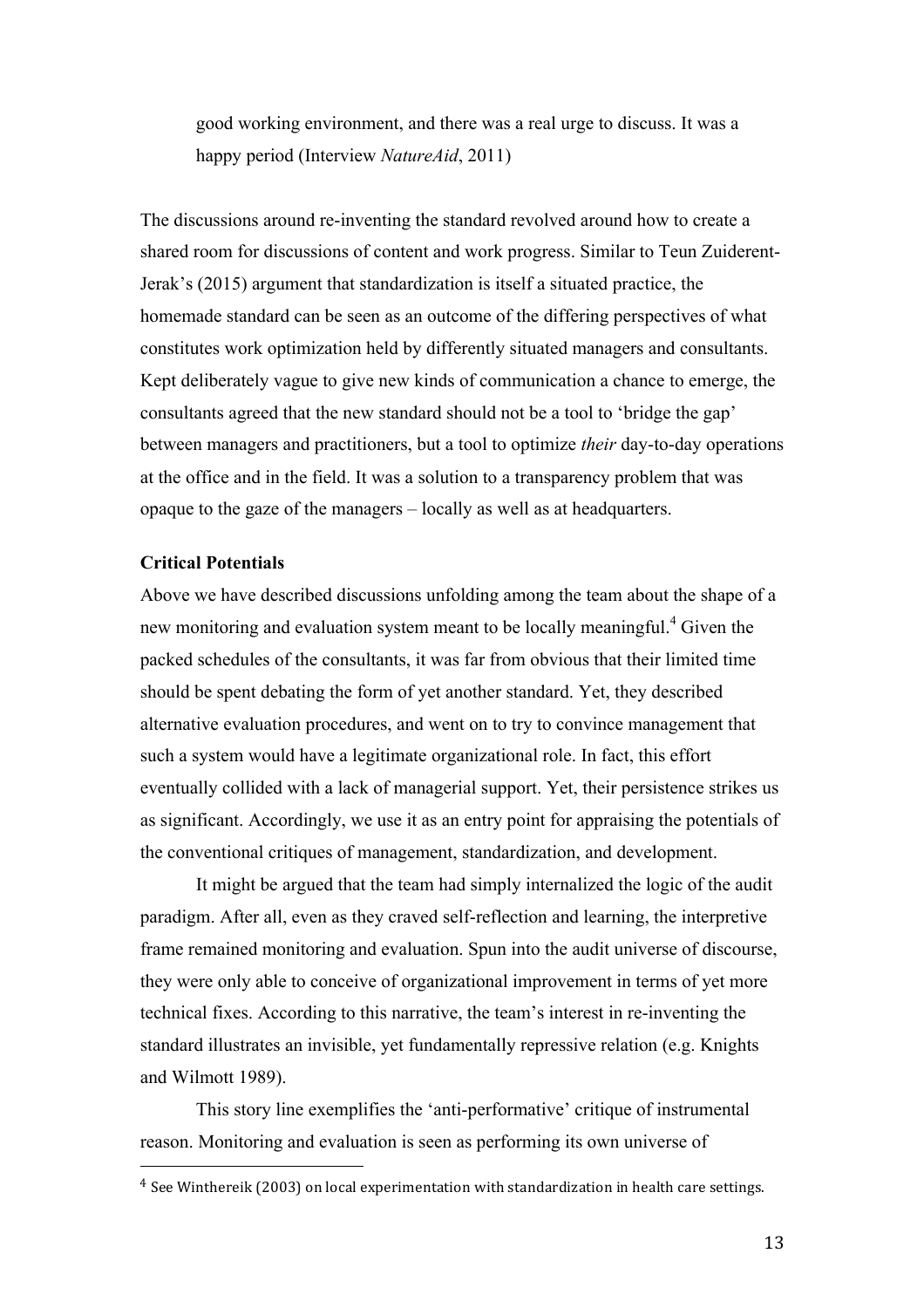operation. Accordingly, the system as a whole can hardly avoid closing in on itself, becoming blind to its own blind spots. As the performative effects of evaluation become invisible, the paradigm itself becomes increasingly invulnerable. Thus, any problem will simply lead to more calls for more comprehensive evaluation.

If we consider our ethnographic material, however, nothing indicates that monitoring and evaluation was strictly closed, not to mention invulnerable. For one thing, it was not the power of standards that frustrated our informants, but rather their mixture of hubris and irrelevance. What prompted their attempts to do evaluation differently was the inability of the existing standard to do much of anything. Furthermore, team members certainly did not uncritically accept audit demands. But the problems with these demands were not that they were repressive but rather that they were uninteresting or irrelevant.

It is thus difficult to maintain that the employees of *NatureAid* were either subjugated by, or entirely ignorant with respect to, the evaluation paradigm. In fact, team members were very knowledgeable about the inability of standards to capture complex realities, and they knew well that standards are only able to make visible what they have been designed to 'perceive.' Rather than a clean distinction between managers who govern by numbers and resistant employees, we are witness to a situation characterized by different, and only partly related, performances of optimization.

The international standard found no practical use in *Nature Aid's* Danish office because it was too detailed. Our informants wondered about the purpose of a standard so expansive that it allowed for no *delimitation* of context. Conversely, when they sought to re-invent their own standard, it was because they were looking for ways of knowing their practice differently. While they had no interest in encompassing forms of standardization that aimed to make *everything* subject to evaluation, they were very keen on achieving specific forms of complexity reduction by slicing reality into more relevant bits.

Here, the question of monitoring and evaluation connects with that of power. After all, the interest in making a local standard can easily be seen as an attempt by team members to wrest some control from their managers. Yet, since the new standard would also reduce complex realities, it might be a way for the team members to strengthen *their* control over external partners. Exemplifying the post-development

14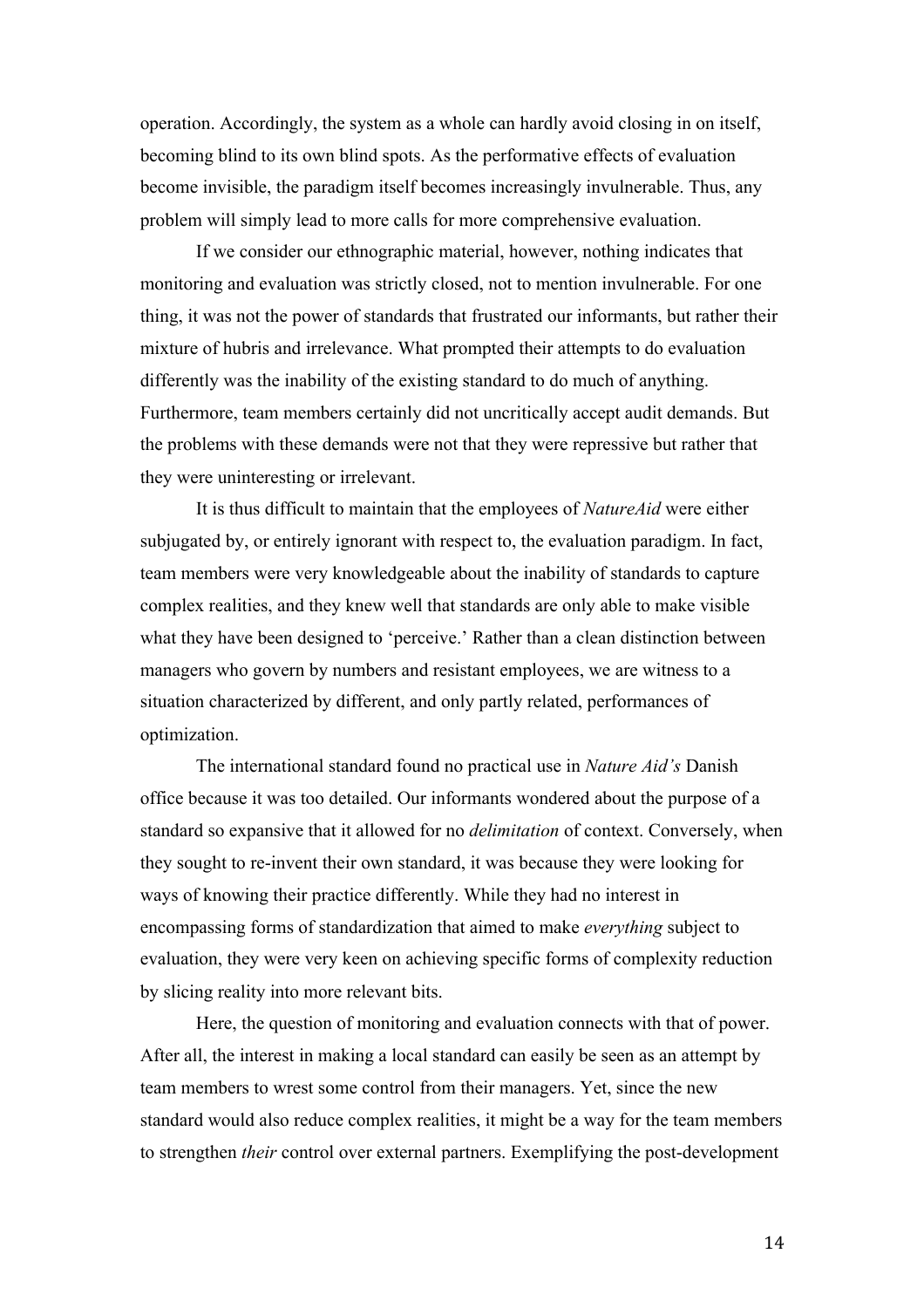critique, the re-invented standard would thus exhibit the same information politics as the one various funders applied against team members, just on a smaller scale.

However, our ethnography does not show much supporting evidence for this interpretation either. Indeed, one of the recurrent complaints about the existing standards was their excessive emphasis on control rather than partnership and adaptive management. Further, the discussions about the alternative standard revolved neither around a withdrawal from existing power relations nor around the need for tightening the grip on partners.

While we are certainly not obliged to share our informants' faith in the ability of the new standard to create an open, reflexive space of learning, we are required to grapple with their experimental effort to create such a space. This is why we engage neither in an "anti-performative" critique of instrumental reason, nor in a "critically performative" effort to radically question existing organizational discourses, or in yet another critique of development hegemony.

While there is little doubt that our informants 'subjected' themselves (Foucault 1991) -- both to concrete standards and to more abstract ideals of standardization -- much hinges on what we take those terms to mean. Clearly, team members did not simply bow to the demands of standards. However, they *were*  subjected in quite a different sense. They actively submitted to the demands of the new standard, by *conferring to it the power to delimit the scope of their work*. They did so in the hope that such subjection might open up new possibilities for action (Gomart and Hennion 1999).

#### **Good Standards Constrain Reality**

What makes a standard for evaluation *good*? Based on our ethnography, it appears that a good standard should not seek to exercise more control over organizational routines. Nor should it seek encapsulate all dimensions of development projects. After all, the entry point for remaking the standard was that the evaluation wheel, while claiming to be comprehensive, failed to grasp much of what mattered in practice. Given these experiences, the good evaluation standard should be tailored to support a different sets of goals and capable of capturing specific bits of development work differently. At issue would not be a competition among standards, but simply coexistence (which, of course, can take many forms).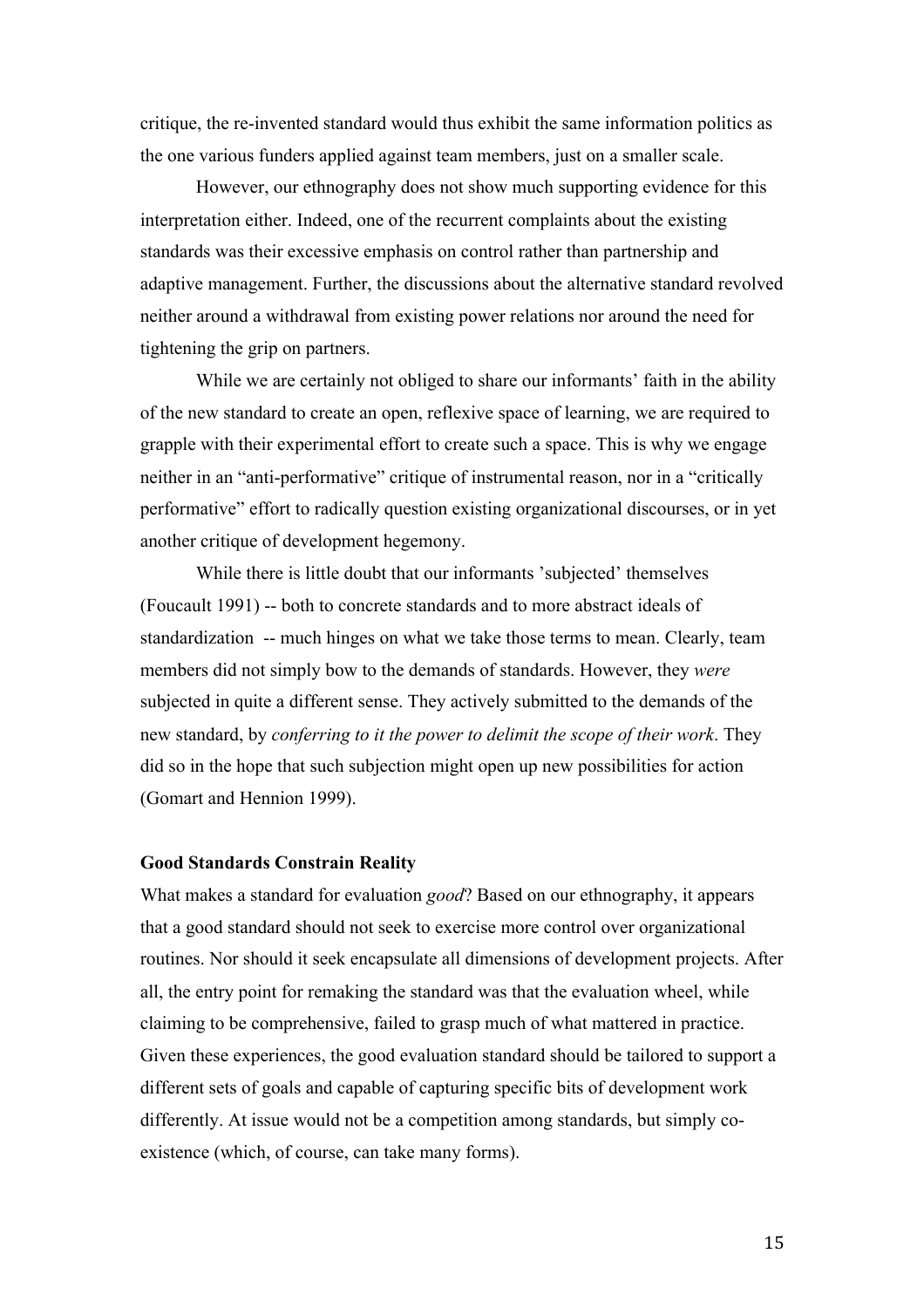As this also makes clear, a good standard does not try to represent the world in its complexity. Quite to the contrary its point is to prune reality, like a gardener prunes a wildly growing bush. A good standard needs to make present just the kinds of things team members care about while temporarily removing what is irrelevant, such as the obviously different contexts of projects dealing with sustainable logging in East Africa or shrimp farms in the Greater Mekong. This is why the hope team members had for the new standard can be described with Emilie Gomart's (2004) notion of 'generous constraints.' Our informants were quite willing to submit to standards if their constraints were generous, for they were *looking for* constraints that would make it possible to learn together and be subjected to relevant forms of collegial scrutiny.

This suggests that conventional critiques directed against the reductions of standards move too quickly. The notion that reduction is inherently negative misses the central point that *particular* reductions are the explicit and, indeed, often *reflexive*  purpose of standards. Rather than lamenting the reduction of complexity, we are directed towards exploration of the specific constraints standards put in place.

It no longer surprises management theorists, sociologists, or anthropologists that formal systems and standards entail de-contextualization. Everyone knows that local interpretations and patterns of action, underhanded political negotiations and invisible economical incentives disappear when translated into the factual language of monitoring and evaluation. However *NatureAid* team members are as aware of this as academic critics. They know very well that what is demanded of standards – demands like ensuring coherence in projects spanning donors in Copenhagen and villages in Malawi or Vietnam -- is very difficult, if not totally unachievable, since the contexts are almost incommensurable (Rottenburg 2009). But this is the *starting point* of their experiment in optimization. It is *because* the team cares as much as critical social scientists about the varied, uncontrollable effects of standards, or even more, since their job and their passion depend on them, that they invest time in imagining new forms of evaluation.

# **Reductions and Additions**

There is no general difference between "anti-performative" positions that aim to resist instrumental reason and "critically performative" ones that aim to subvert practices from within. Critical theories of management, too, operate performatively, *as part of*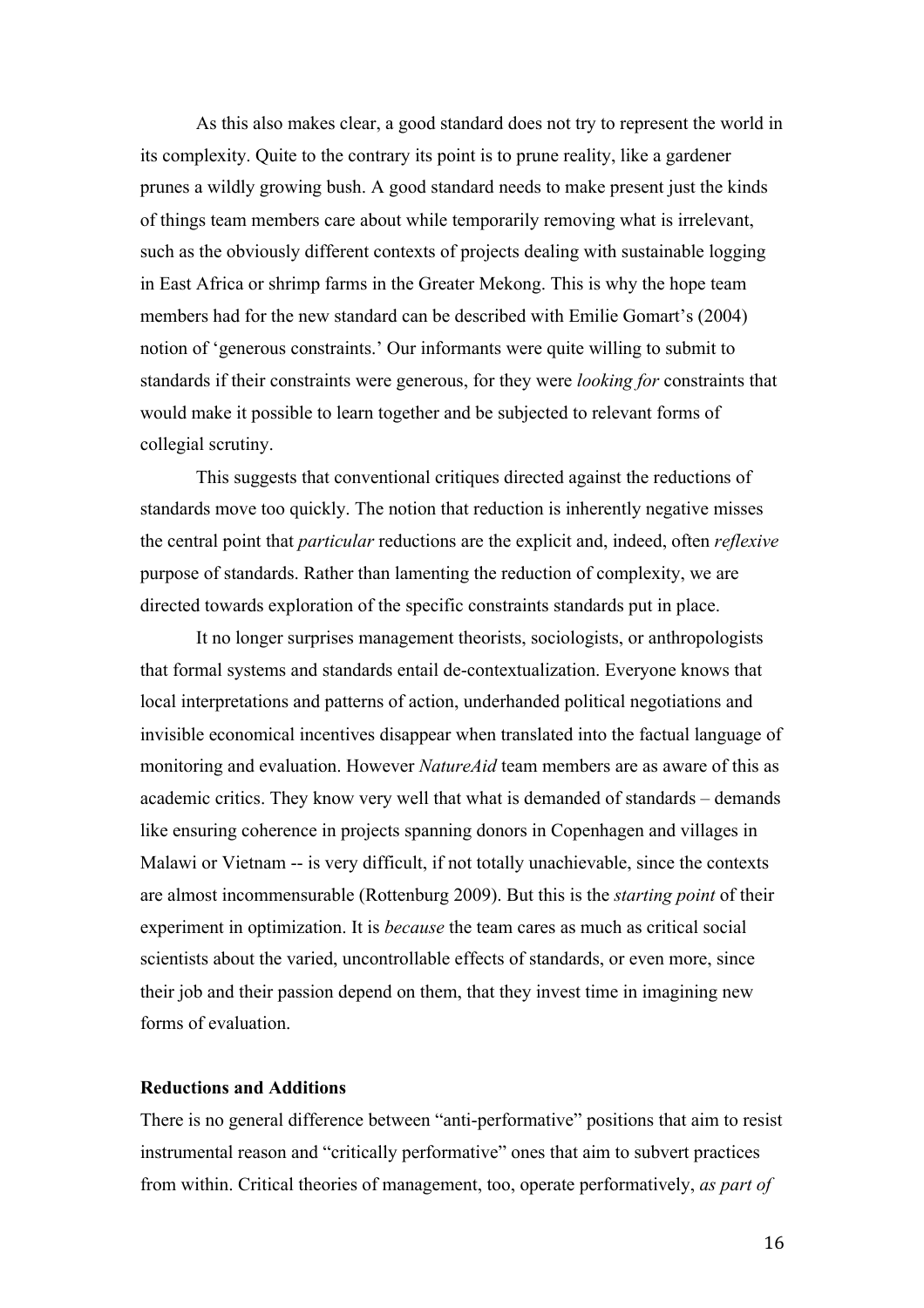reality. Even as they denounce the reductions of management discourse, instrumental reason, standards or optimization, they are also reducing reality in their own ways. Having access to no all-seeing, non-reductive, meta-position, critics are part of the same game as the managers and organizations they write about. Thus, critique loses its epistemic privilege, without gaining any specific performative efficacy.

Yet even as critical analyses and audit tools both reduce the world they also both add to it. New standards and indicators do new things to organizations, just as new research may change academic discussions. Hence, it becomes possible in both cases to query the relevance and generosity of the constraints and reductions imposed, with a view to understanding their additive effects. In this post-critical landscape, critique thus gives way to experimental engagements with particular bits of the world they would like to understand, or see changed.

From this vantage point, the problem with managerial efforts to monitor and evaluate their employees and projects, even in their informal or otherwise 'soft' dimensions, is not that they reduce lived experience or organizational complexity to an image of instrumental reason. Rather, the problem has to do with the particular way in which audit adds to organizational reality. Drawing on Marilyn Strathern (2000a), this addition can be characterized as *self-propelling*.

Once audit information has been produced, it begins to generate calls for action. Moreover, irrespective of the organizational "value" (however measured) of audit information, it tends to be very difficult to get rid of. For Strathern (2000b), these interrelated characteristics constitute the tyranny of transparency*.* We can see the re-invention of the *NatureAid* standard as an experimental attempt to ward off, or at least minimize, this tyranny.

However, a residual problem remains with this diagnosis. As other critical discussions of audit, it presents transparency as a homogeneous phenomenon. Yet, as we have seen, even within the limited organization and professional domain of *NatureAid*, transparency is a variable phenomenon. It is understood differently, and it is embedded within different practices and standards. When critics speak of transparency as a homogeneous form, they are overlooking the multiplicity of its empirical forms. Further, while any effort to create transparency involves the imposition of a particular kind of order on the world, it simultaneously generates its own 'other' -- constituted by everything not rendered transparent. Thus, transparencies produced by KPIs or by the evaluation wheel are different from those

17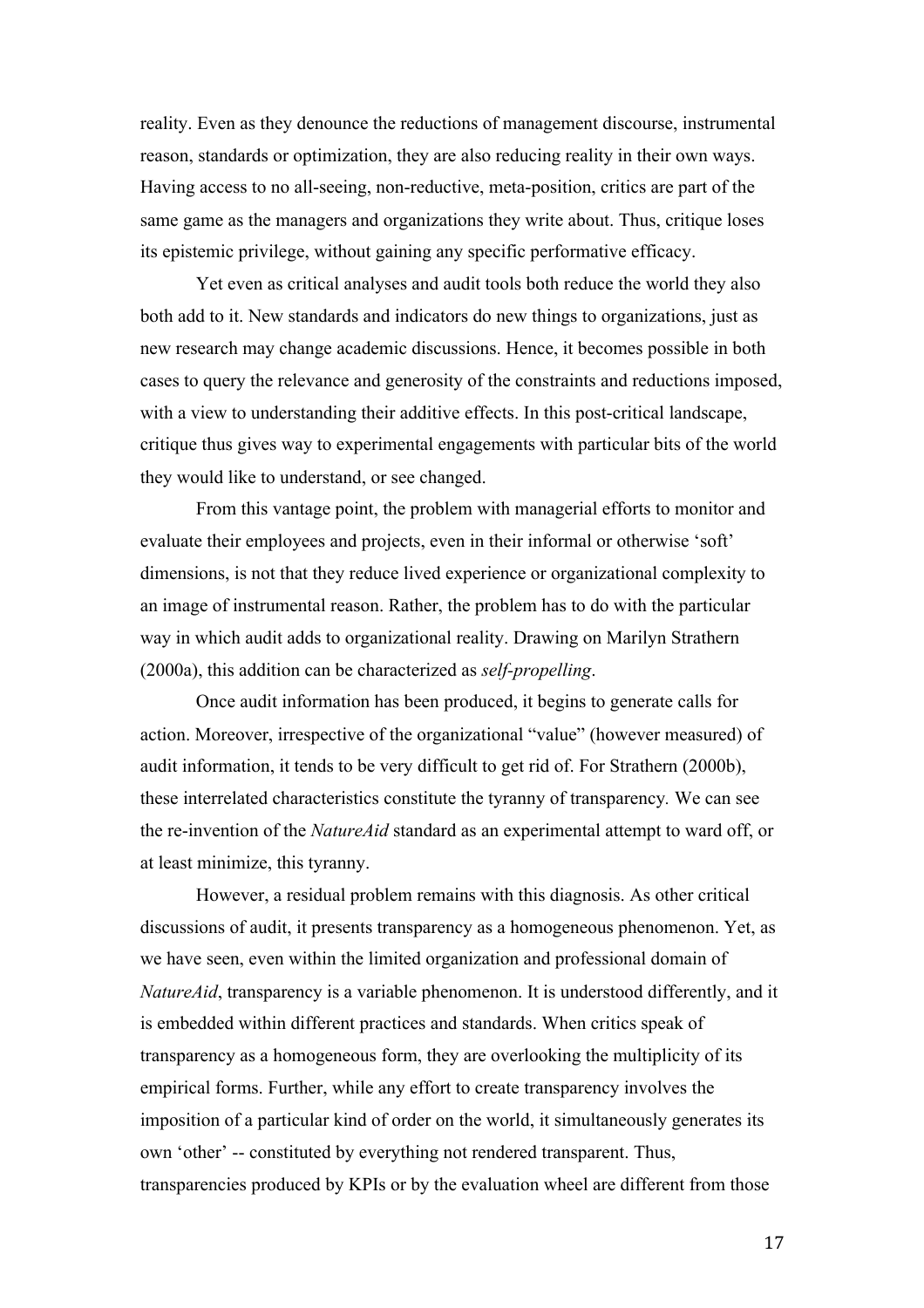imagined or produced by the homemade standard. Rathefr than transparency in the singular, there are many relative transparencies.

Even within *NatureAid*'s Danish office, optimization is variably enacted, shaped by diverse, competing visions, motivations, strategies and standards*.* When different forms of optimization and transparency bump into one another, they may give rise to frustrations, controversies and critique. They may create dents in the relations between branch offices and international headquarters. What appears like an obvious strategy for creating organizational transparency from one position may seem opaque or even incomprehensible from another.

#### **Learning from Experiments in Optimization**

The organizational discussions about how to best monitor and evaluate development work in *NatureAid* offer a platform for considering the analytical purchase of critical perspectives on audit and optimization. Whereas such perspectives draw the conclusion that standards reduce complex realities to instrumental reason, we have argued that this distinction itself breaks down, both in practice and in theory.

In 'The Critiques of Utility,' the literary scholar Barbara Herrnstein Smith vividly describes the basic dualist assumption informing critical social science:

the force of the opposition/segregation of the discourses of value is most evident, perhaps, in the recurrent struggles between two kinds of calculation or cost-benefit analysis: on the one hand, the kind, so named, that frames its objective as the efficient arrival at a specific and readily identifiable …"bottom-line" and, accordingly, ignores or downplays less readily measurable and less comparable costs, risks and benefits…and, on the other hand, and typically in antagonistic relation to the first kind, *another*  calculation, *not named as such*, that characteristically foregrounds and promotes exactly what was ignored by the first (Smith 1988, 133, emphasis in original)

Critical management studies, as well as sociological critiques of standardization and anthropological critiques of development, are all situated within, and contributing to, Smith's second discourse of value, the 'other calculation.' Focusing on the 'subtle, diffuse…and heterogeneous' (Smith 1988, 133) aspects of social and organizational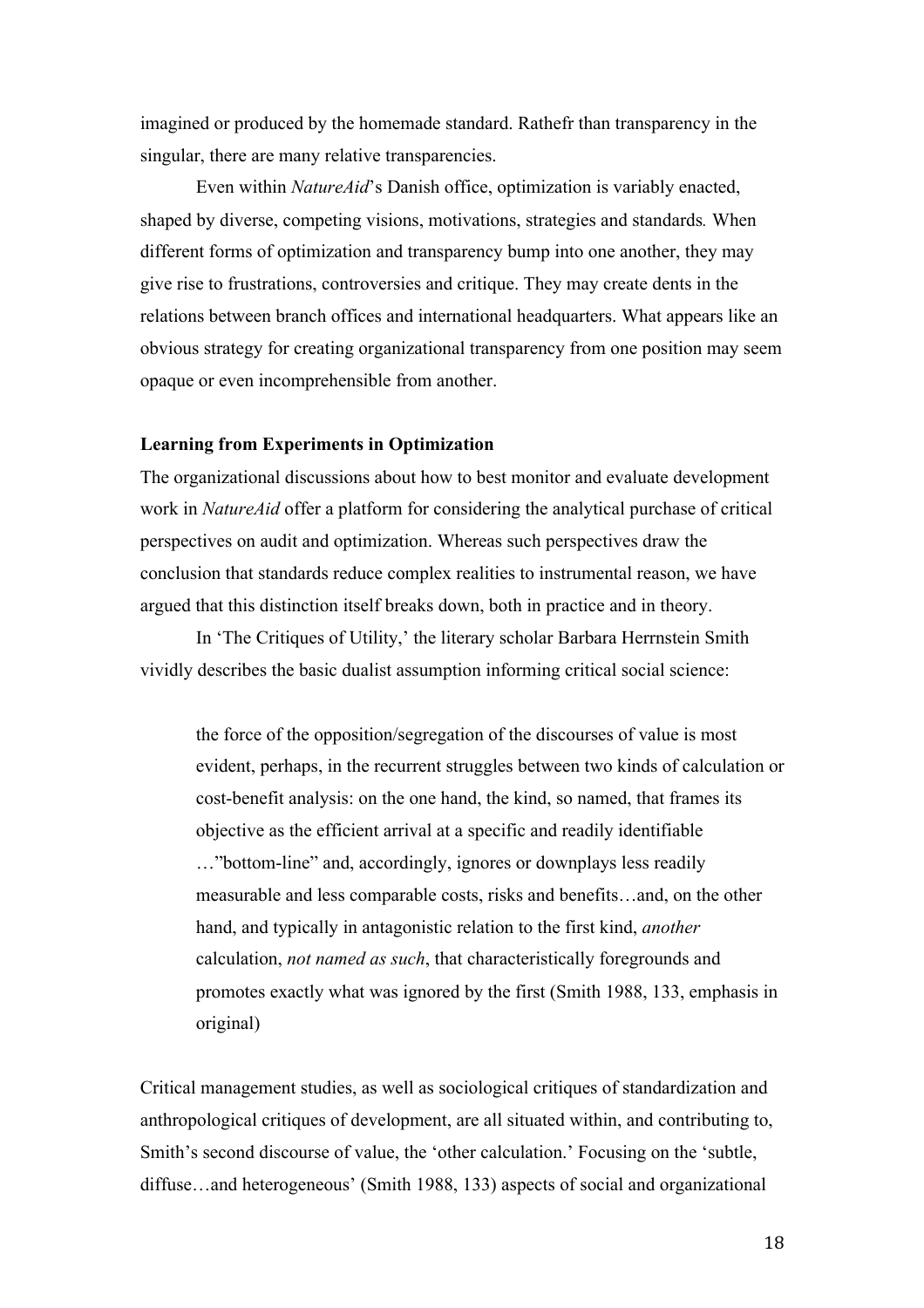life, these studies take audit and standardization *in general* to task for reducing just these complex dimensions.

Describing *both* discourses as calculative, however, Smith emphasized that 'the categories and considerations with which they deal and the operations they perform are only *relatively* and *locally* distinguishable from one another' (Smith 1988, 133). As we have indicated, monitoring and evaluation at *NatureAid* embeds different calculations of value (Helgesson and Muniesa 2013) that are also only relatively and locally distinguishable.

This observation continues to hold once we move from the empirical setting to that of academic analysis. For the difference between development consultants and social scientists, or between 'field' and 'desk,' is itself less clear-cut than critical scholars may like to imagine.

Thus, Marilyn Strathern notes that

The auditor or assessor … is little different from the anthropologist translating across cultures. The anthropologist's analytical categories (social structure, cultural values, modes of organisation) turn one kind of description (e.g. peoples' perceptions of themselves) into another and thereby conceal certain truths in revealing others (Strathern 2000b, 70)

More starkly, Frederick Cooper and Randall Packard's (1997, 26) observed that social scientific concerns 'with context and complexity is neither more nor less separable from a self-serving professionalism than the development practitioner's concern with the replicability of project design.' While critical management theorists and anthropologists have their eyes trained on the 'self-serving' reductions of consultants and development professionals, Cooper and Packard's point is that their own emphasis on context and complexity is equally subservient to the academic networks and discourses of which the critics are part.

Cooper or Packard are not, of course, arguing for the *irrelevance* of context and complexity. They are simply noting that, being 'neither more nor less separable' from their contexts than the positions and practices of development consultants, academic diagnoses are never made from an elevated meta-position. Instead, they are also performative elements that operate within specific networks. Accordingly, the critical perspectives of management scholars are not inherently superior to those of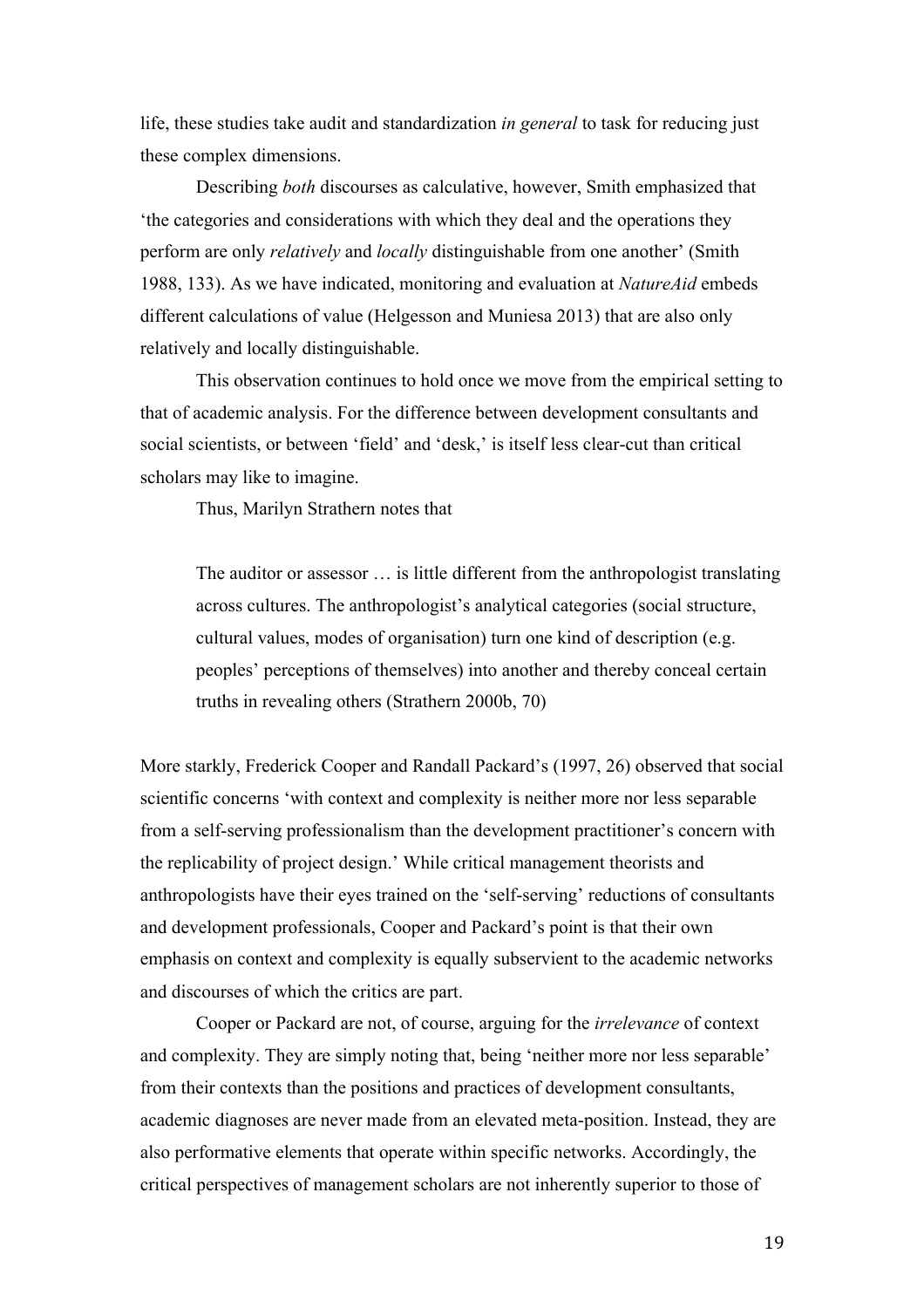their informants – for example those of *NatureAid* professionals. Yet, given these professionals were in fact trying to take simultaneous account of 'complexity and replication,' we have suggested that organizational researchers might learn something from their experimental attempts.

As part of their efforts to create and maintain relations with partners as diverse as *Danida* and villagers in partner countries, *NatureAid* team members wondered about how to relevantly optimize their own practices. They constantly tried to improve things. They attempted to adjust formal evaluations to make them just a bit more useful. They tested new modes of collaborating with their partners (Jensen and Winthereik 2015). And, as we have described, they experimented with developing a standard that would impose generous constraints.

Team members did all these things not because they were blinded by audit, or were subjugated by it, but rather because they were all too aware of the world's complexity*.* They urgently needed to delimit this complexity, or their projects would collapse as quickly as a house of cards in the wind.

Here we can make a distinction between optimization as a normative demand and as an experimental disposition. While optimization of organizational performance, including self-management, was obviously operative in *NatureAid* as a normative demand, the practical achievements of the organization nevertheless crucially depended on employees' concrete experiments with optimization.

When team members collaborate with new partners, the situation is inherently experimental, since they cannot know in advance what is the best course of action. Indeed, they are often quite unsure of whether and how their precarious interactions with people they do not know well may lead to successful projects. Invariably, these optimization efforts thus entail the risk of navigating into unknown waters. The risk is real, for projects can easily go awry, and foreign agendas can translate the aspirations of the employees beyond recognition. This is why experimental optimization efforts are directly tied together with the idealist passion for 'saving the world' that forms a backdrop to work in *NatureAid*.

Focusing on experiments in optimization within *NatureAid* has facilitated a redescription of audit as a varied set of practices and aspirations, embedded in standards that generate relative transparencies. Elucidating the gaps and mutual opacities between forms of monitoring and evaluation, we have further emphasized that management itself is heterogeneous. Rather than a dichotomy between controlling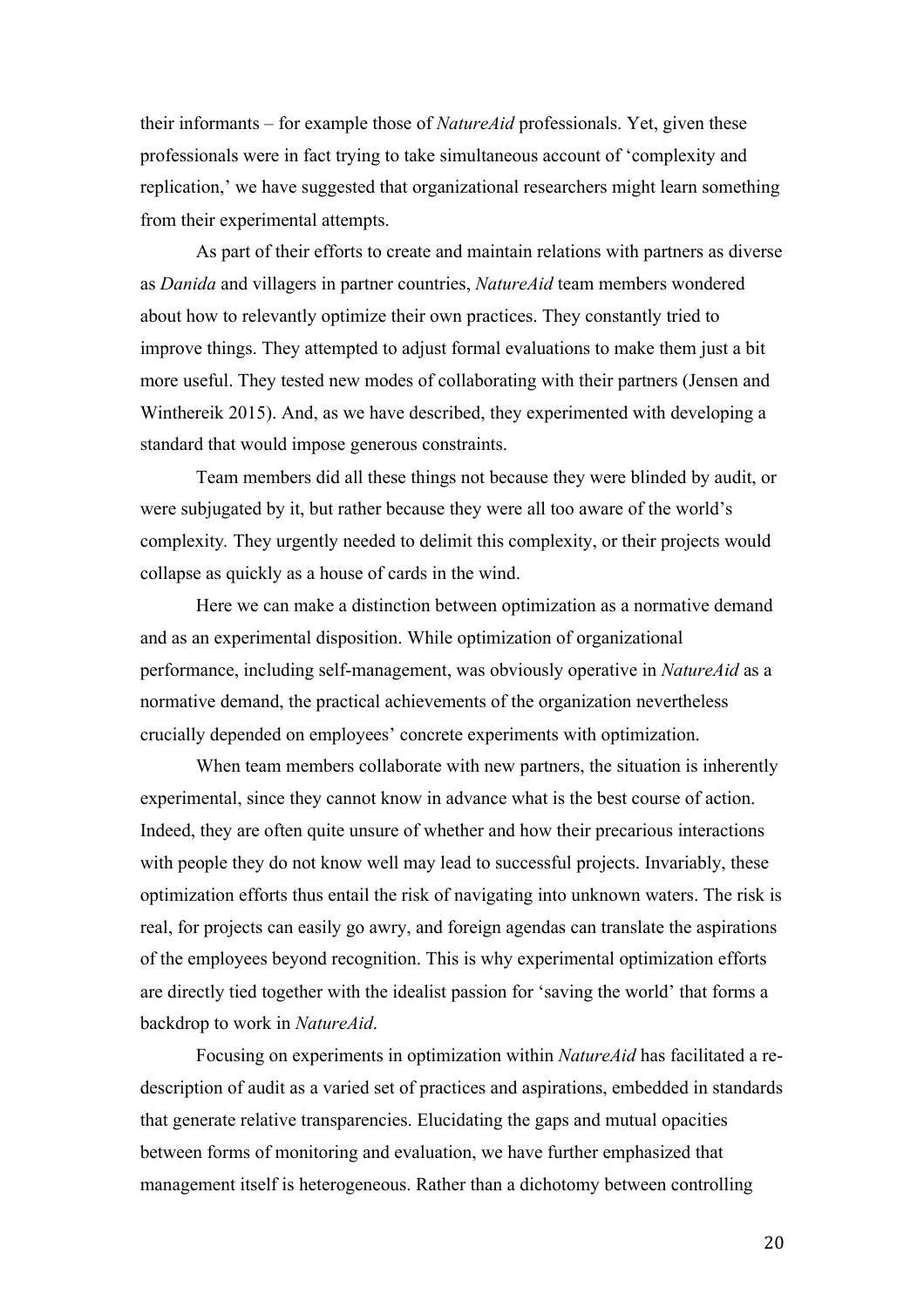managers guided by instrumental reason and resistant professionals aiming to elude control, both groups are involved in optimizing efforts. These efforts, however, deploy different standards, and have somewhat different (but not totally incompatible) aims.

Our study thus exemplifies one way in which management has 'broken up.' The point is neither that management shows signs up breaking *down*, nor that it threatens to collapse under the onslaught of critique. Rather, management in *NatureAid* appears 'broken up,' in that it is a distributed, ambient activity, variably performed by different actors who use a cohort of standards and audit tools. This fragmentation suggests that management in practice does not depend on the kind of closed, bulletproof system beloved as a target of critique by critical management studies. To the contrary, it is because organizational members recognize that the system is potholed, full of gaps, inconsistencies, and indeterminacies that they engage in experiments in optimization. Their work can be seen as a practical, experimental version of what Barbara Herrnstein Smith (1988) called 'alternative perspectives for critical theory.'

Here, we have therefore tried to create some analytical elbowroom for learning from our informants' alternative perspectives what constitutes good forms of optimization. In our view, management and organizational researchers would do well to heed their experimental disposition.

### **References**

Almklov, Petter. 2008. "Standardized Data and Singular Situations." *Social Studies of Science* 38(6): 873-97.

Alvesson, Mats, and André Spicer. 2012. "Critical Leadership Studies: The Case for Critical Performativity." *Human Relations* 65(3): 367-90.

Bowker, Geoffrey C. and Susan Leigh Star. 2000. *Sorting Things Out: Classification and its Consequences*. Cambridge, MA & London: MIT Press.

Butler, Judith. 2010. "Performative Agency." *Journal of Cultural Economy* 3(2): 147-61.

Cabantous, Laure, Jean-Pascal Gond, Nancy Harding, and Mark Learmonth. 2016. "Critical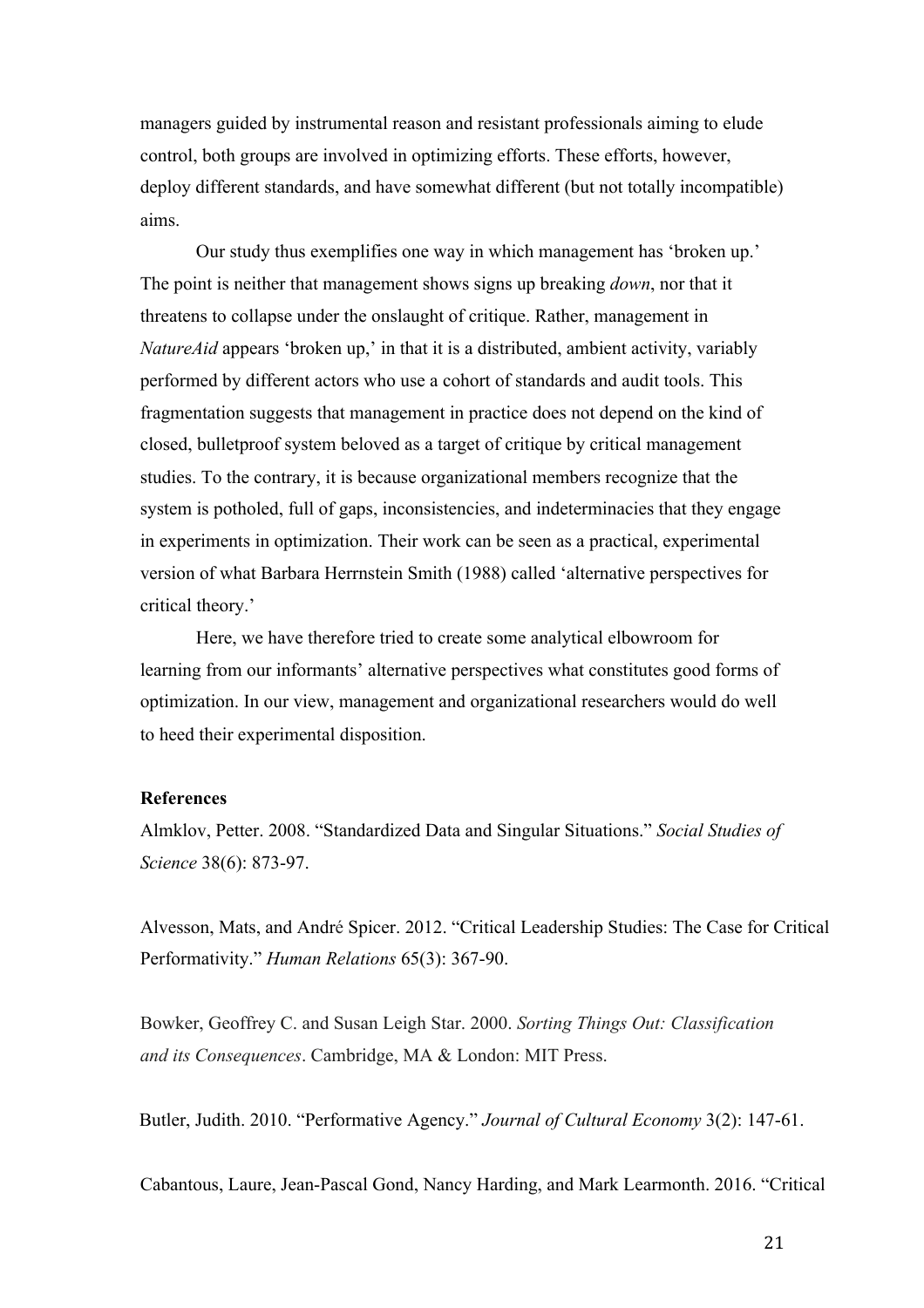Essay: Reconsidering Critical Performativity." *Human Relations* 69(2): 197-213.

Callon, Michel. 2010. "Performativity, Misfires and Politics." *Journal of Cultural Economy*  3(2): 163-9.

Cooper, Frederick, and Randall M. Packard. 1997. *International Development Aid and the Social Sciences*. Berkeley, Los Angeles & London: University of California **Press**.

Cooren, Francois. 2001. *Action and Agency in Dialogue: Passion, Incarnation and Ventriloquism*. Amsterdam & Philadelphia, PA: John Benjamins Publishing.

Derrida, Jacques. 1988. *Limited Inc*. Evanston, IL: Northwestern University Press.

du Gay, Paul, and Graeme Salaman. 1992. "The Cult(ure) of the Customer." *Journal of Management Studies* 29 (5): 615-33.

Escobar, Arturo. 1995. *Encountering Development: The Making and Unmaking of the Third World*. Princeton, NJ: Princeton University Press.

Ferguson, James. 1990. *The Anti-Politics Machine: "Development", Depoliticization, and Bureaucratic Power in Lesotho*. Cambridge: Cambridge University Press.

Ferguson, James. 1997. "Anthropology and Its Evil Twin: 'Development' in the Constitution of a Discipline." In *International Development and the Social Sciences: Essays on the History and Politics of Knowledge*, edited by Frederick Cooper and Randall M. Packard, 150- 76. Berkeley: University of California Press.

Fish, Stanley. 1989. *Doing What Comes Naturally: Change, Rhetoric, and the Practice of Theory in Literary and Legal Studies*. Durham, NC & London: Duke University Press.

Fleming, Peter, and Subhabrata Bobby Banerjee. 2016. "When Performativity Fails: Implications for Critical Management Studies," *Human Relations* 69(2): 257-76.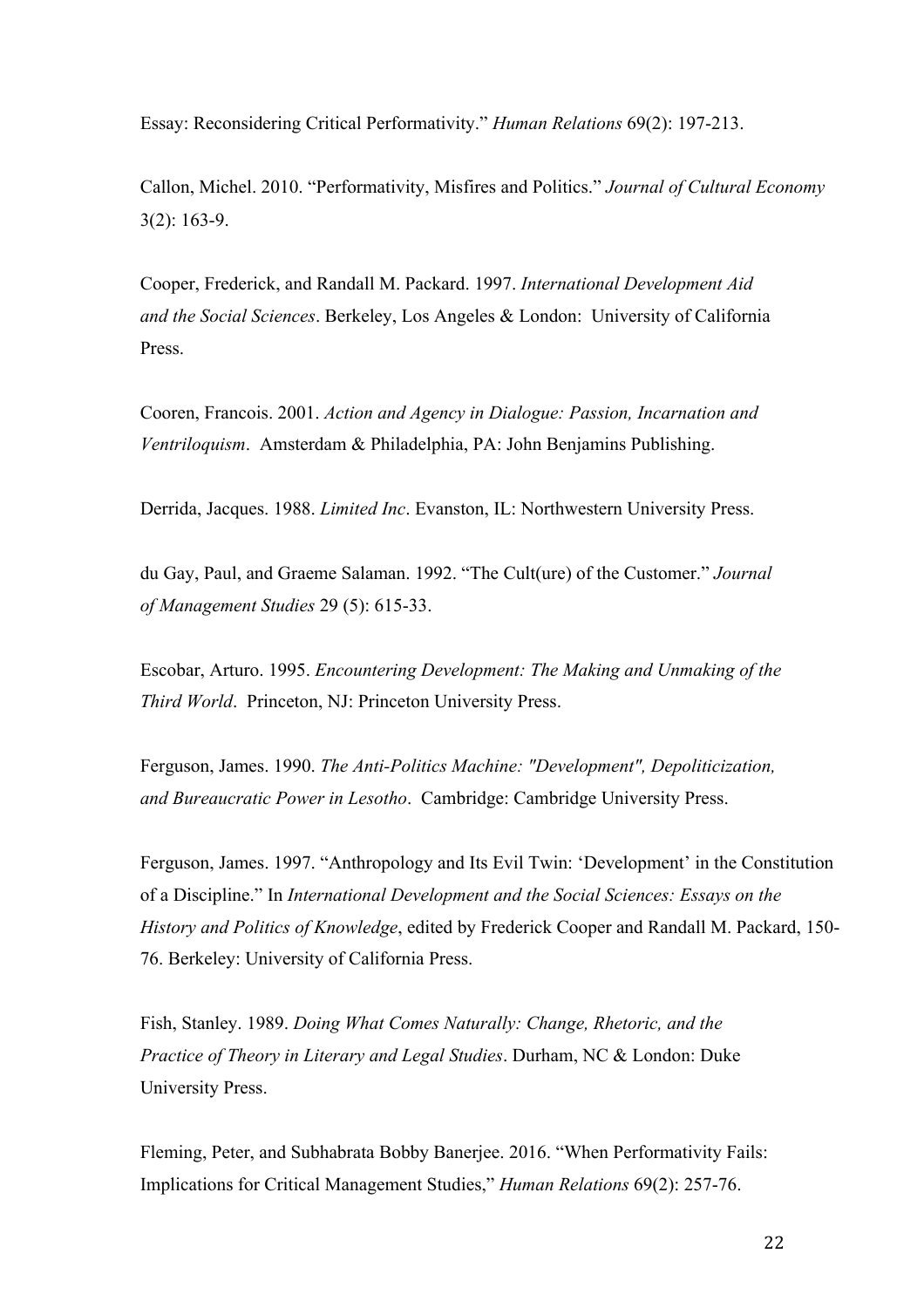Foucault, Michel. 1991. *Discipline and Punish: Birth of the Prison*. London: Penguin.

Fournier, Valérie and Chris Grey. 2000. "At the Critical Moment: Conditions and Prospects for Critical Management Studies." *Human Relations* 53(1): 7–32.

Gomart, Emilie. 2004. "Surprised by Methadone: In Praise of Drug Substitution Treatment." *Body and Society* 10: 85-110.

Gomart, Emilie, and Antoine Hennion. 1999. "A Sociology of Attachment: Music, Amateurs, Drug Users." In *Actor-Network Theory and After*, edited by J. Law and J. Hassard, 121-147. Oxford: Blackwell Publishers.

Helgesson Claes F., and Fabian Muniesa. 2013. "For What It's Worth: An Introduction to Valuation Studies." *Valuation Studies* 1 (1): 1-10.

Jensen, Casper Bruun. 2005. "An Experiment in Performative History: The Electronic Patient Record as a Future-Generating Device" *Social Studies of Science* 35(2): 241- 267.

Jensen, Casper Bruun. 2007. "Sorting Attachments: Usefulness of STS in Health Care Policy and Practice." *Science as Culture* 16(3): 237-51.

Jensen, Casper Bruun. 2010. *Ontologies for Developing Things: Making Health Care Futures Through Technology*. Rotterdam: Sense.

Jensen, Casper Bruun and Brit Ross Winthereik (2012) "Recursive Partnerships in Global Development Aid" in Soumhya Venkatesan and Thomas G. Yarrow (eds.) *Differentiating Development*. London and New York: Berghahn, pp. 84-10.

Jensen, Casper Bruun and Brit Ross Winthereik. 2013. Monitoring Movements in Development Aid: Recursive Partnerships and Infrastructures. Cambridge, MA: MIT Press.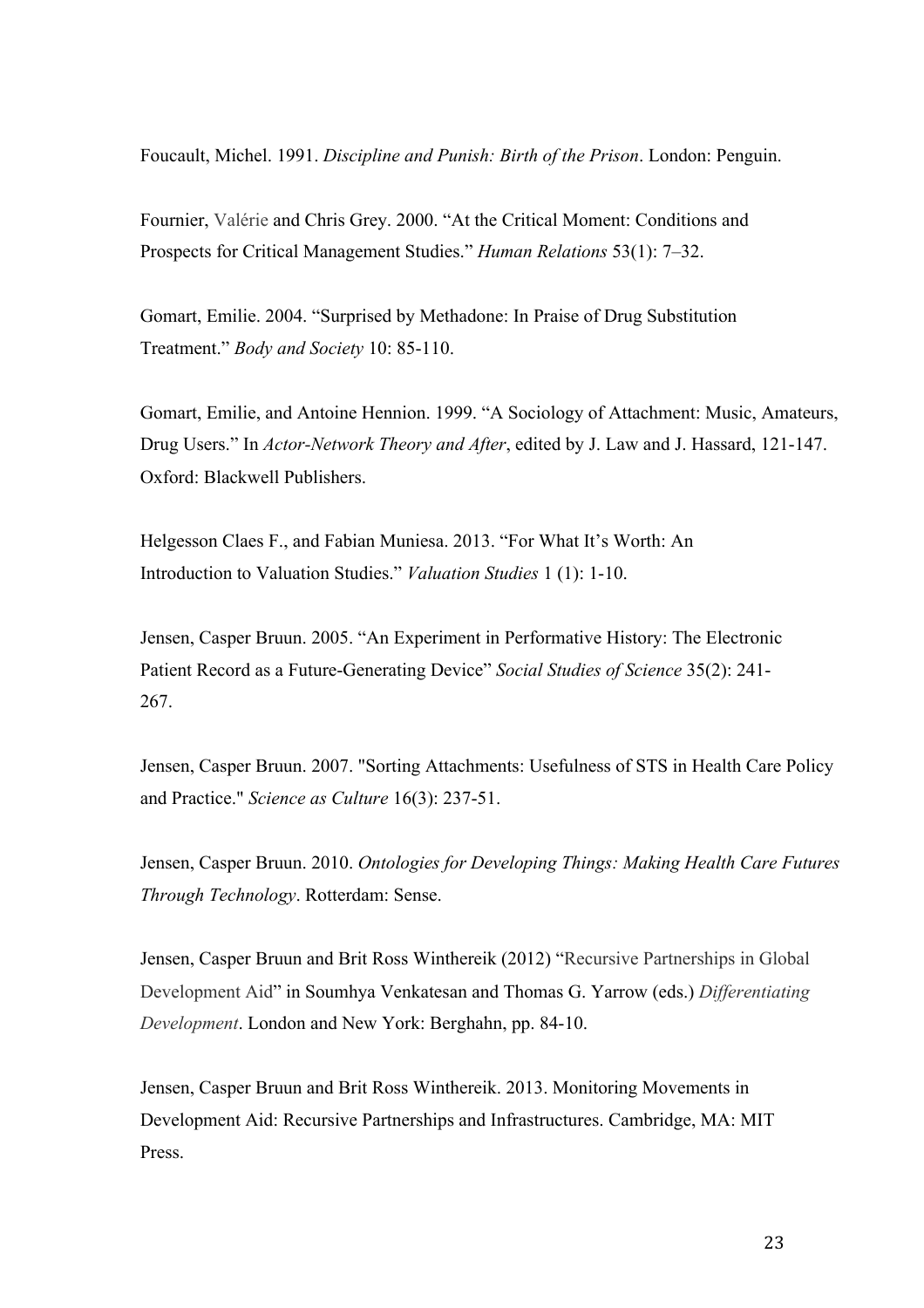Jensen, Casper Bruun and Brit Ross Winthereik. 2015. "Test-Sites: Attachments and Detachments in Community Based Eco-Tourism." In M. Candea, J. Cook., C. Trundle & T. Yarrow. Detachment: Essays on the Limits of Relational Thinking. Manchester: University of Manchester Press, pp. 197-218.

Knights, David and Hugh Willmott. 1989. "Power and Subjectivity at Work: From Degradation to Subjugation in Social Relations." *Sociology* 23(4): 535-558.

Latour, Bruno. 2004. "Why has Critique Run Out of Steam: From Matters of Fact to Matters of Concern." *Critical Inquiry* 30 (2): 225-48.

Lave, Jean, and Etienne Wenger. 1991. *Situated Learning: Legitimate Peripheral Participation*. Cambridge: Cambridge University Press.

Lyotard, Jean-Francois. 1984. *The Postmodern Condition: A Report on Knowledge*. Minneapolis, MN & London: University of Minnesota Press.

Mol, Annemarie, and John Law. 2002. "Complexities: An Introduction." In *Complexities: Social Studies of Knowledge Practices*, edited by J. Law and A. Mol, 1- 23. Durham, NC & London: Duke University Press.

Neyland, Daniel. 2008. *Organizational Ethnography*. London: SAGE.

Pels, Peter. 2000. "The Trickster's Dilemma: Ethic and the Technologies of the Anthropological Self." In *Audit Cultures: Anthropological Studies in Accountability, Ethics, and the Academy*, edited by M. Strathern, 135-172. London & New York: Routledge.

Pickering, Andrew. 1995. *The Mangle of Practice: Time, Agency, and Science*. Chicago, IL: University of Chicago Press.

Power, Michael. 1994. *The Audit Explosion*. London: Demos. Available at http://www.demos.co.uk.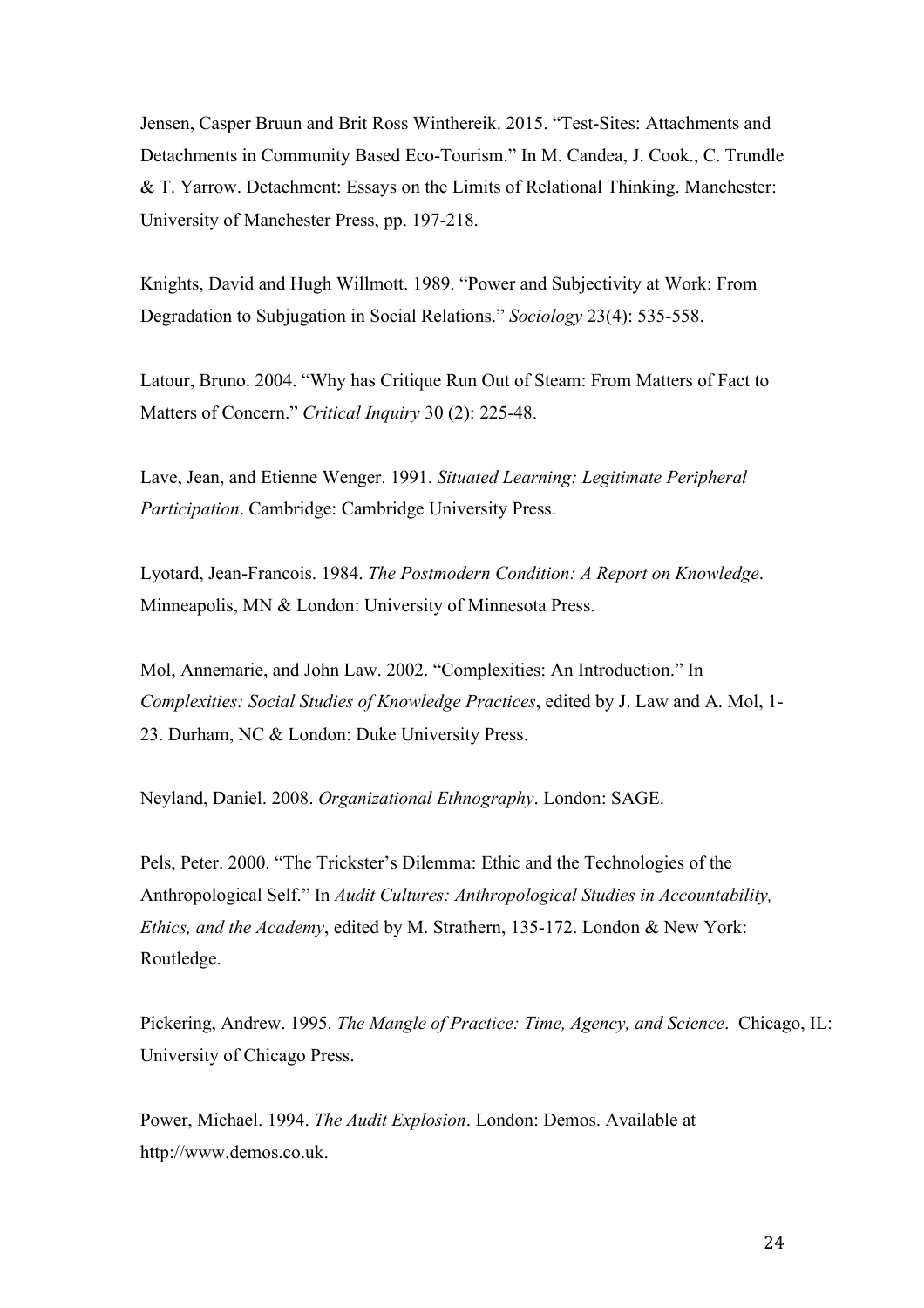Power, Michael. 1997. *The Audit Society: Rituals of Verification*. Oxford: Clarendon.

Rahnema, Majid and Victoria Bawtree. 1997. *The Post-Development Reader*. London: Zed Books.

Rottenburg, Richard. 2009. *Far-Fetched Facts: A Parable of Aid*. Cambridge, MA: MIT Press.

Shore, Cris, and Susan Wright. 2015. "Audit Culture Revisited: Rankings, Ratings, and the Reassembling of Society." *Current Anthropology*. 56 (3): 421-444.

Smith, Barbara Herrnstein. 1988. *Contingencies of Value: Alternative Perspectives for Critical Theory*. Cambridge, MA: Harvard University Press.

Spicér, Andre, Mats Alvesson, and Dan K**ä**rreman. 2009. "Critical Performativity: The Unfinished Business of Critical Management Studies," *Human Relations* 62(4): 537-60.

Spicér, Andre, Mats Alvesson, and Dan K**ä**rreman. 2016. "Extending Critical Performativity." *Human Relations* 69(2): 225-49.

Strathern, Marilyn, ed. 2000a. *Audit Cultures: Anthropological Studies in Accountability, Ethics, and the Academy*. London & New York: Routledge.

Strathern, Marilyn. 2000b. "The Tyranny of Transparency." In *Shifting Boundaries of the Real: Making the Invisible Visible*, edited by H. Nowotny and M. Weiss, 59-78. Zürich: VDF Verlag.

Tolsby, June. 2000. "Taylorism Given a Helping Hand. How an IT System Changed Employees' Flexibility and Personal Involvement in Their Work." *Journal of Organizational Change Management* 13 (5): 482-492.

Vann, Katie and Geoffrey C. Bowker. 2001. "Instrumentalizing the Truth of Practice" *Social Epistemology* 15: 247-262.